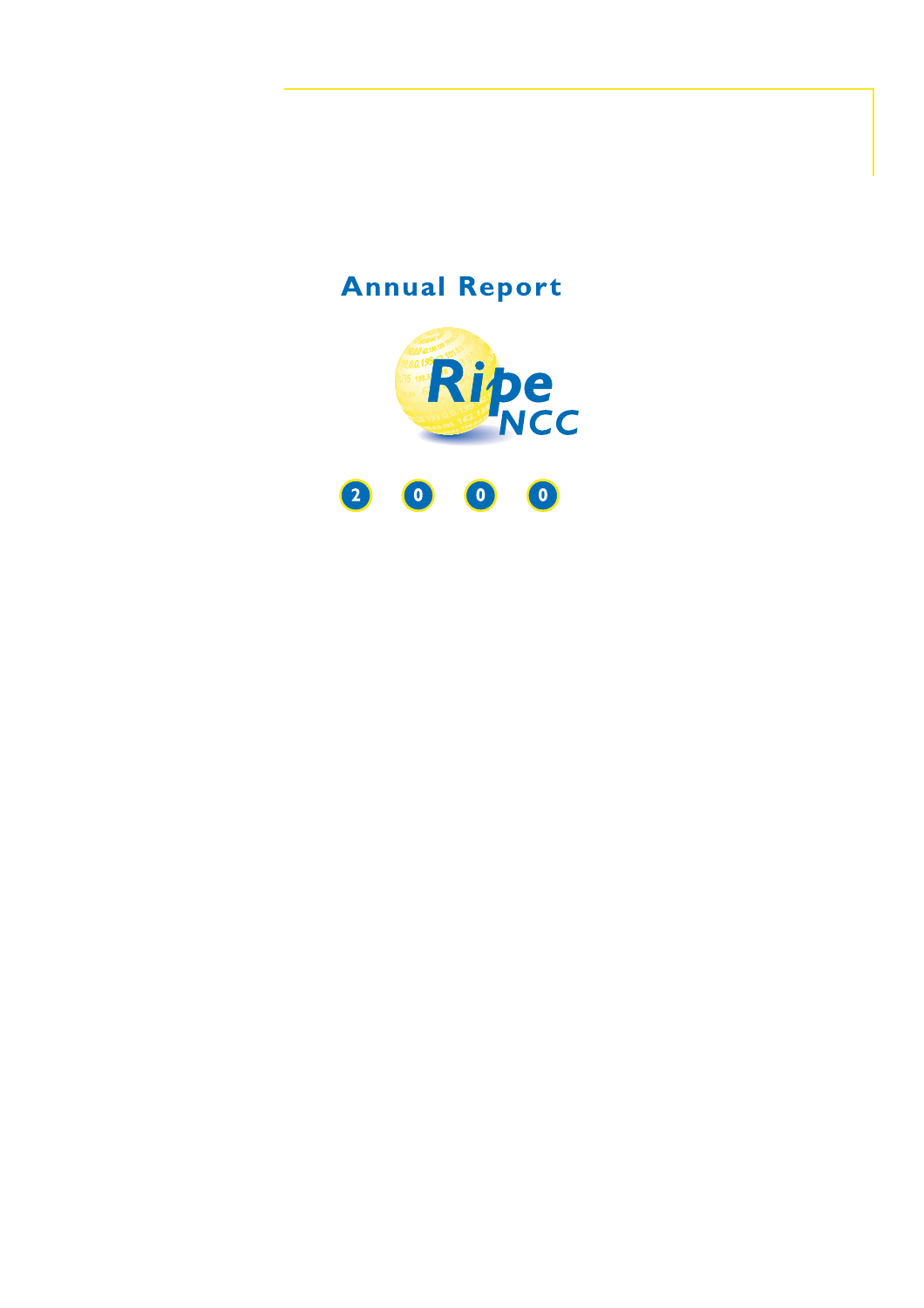RIPE NCC Singel 258 1016 AB Amsterdam The Netherlands Tel.: +31 20 535 4444 Fax: +31 20 535 4445

© RIPE NCC 2001 All rights reserved.

The RIPE NCC Annual Report 2000 can be found at:

*http://www.ripe.net/annual-report/*

 $\overline{\bullet}$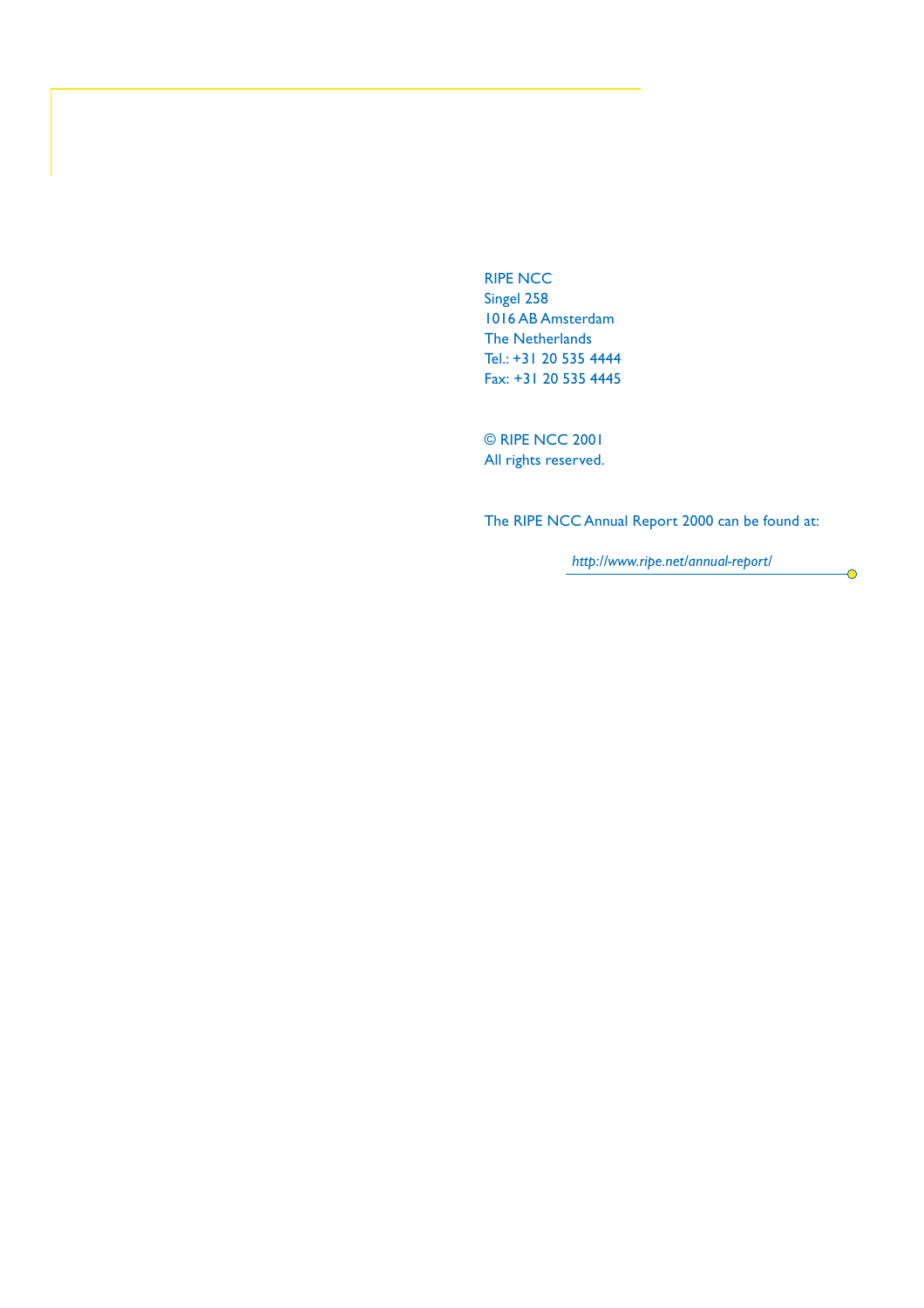| Foreword                                    | 4  |
|---------------------------------------------|----|
| <b>Report from the Managing Director</b>    | 5  |
| <b>RIPE NCC Background and Overview</b>     | 6  |
| <b>RIPE NCC Services and Projects</b>       | 8  |
| • Registration Services                     | 8  |
| <b>Database Services</b>                    | 11 |
| • DNS Services                              | 13 |
| • Test Traffic Measurements (TTM)           | 13 |
| • Routing Information Service (RIS)         | 15 |
| • Routing Registry Consistency Check (RRCC) | 15 |
| The RIPE NCC in the Internet Industry       | 16 |
| <b>RIPE</b>                                 | 17 |
| <b>Financial Report 2000</b>                | 18 |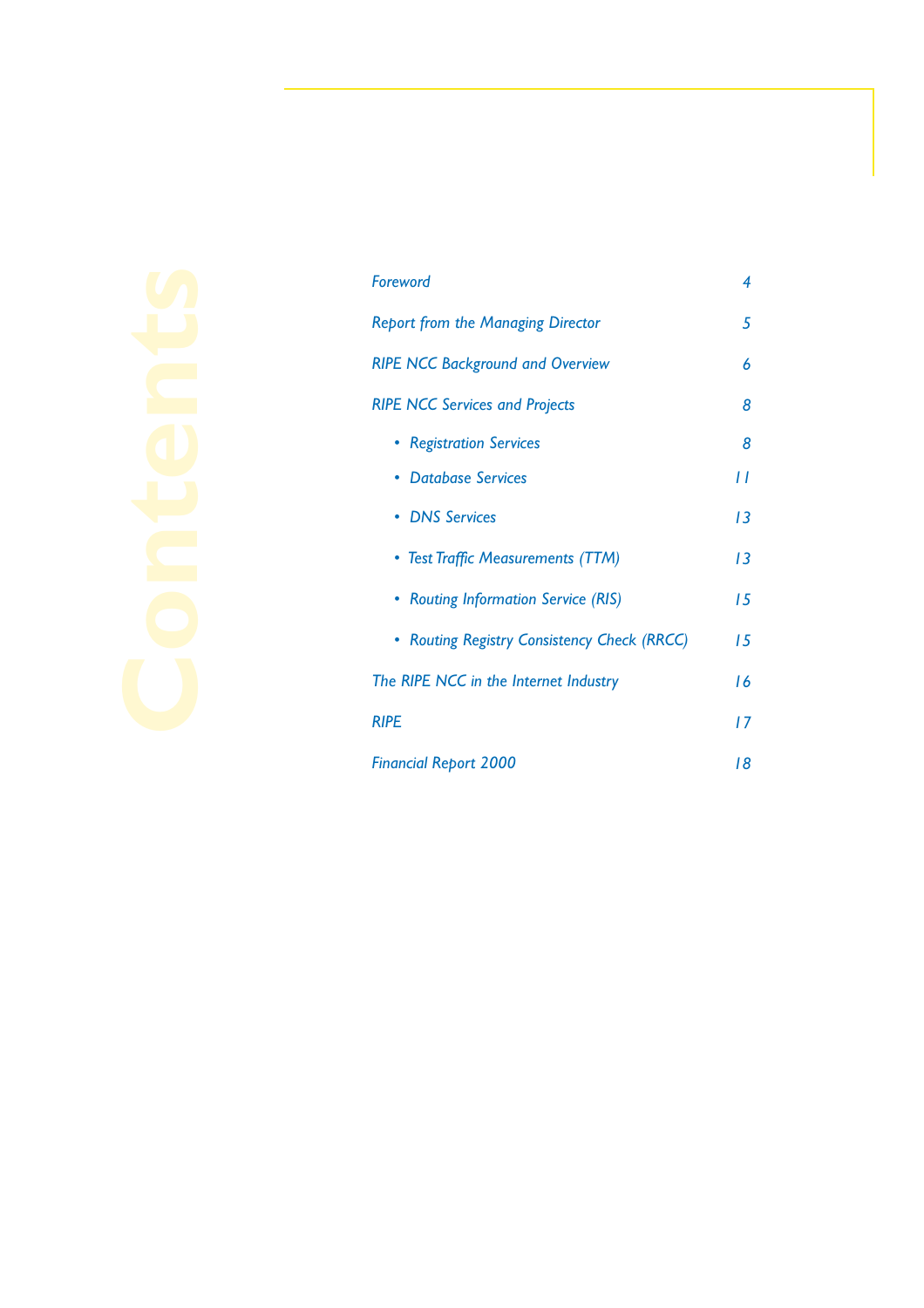#### *Foreword*

The RIPE NCC is a good example of Internet self-regulation at work: bottom-up policy development in the open RIPE meetings and professional service provision throughout the RIPE NCC Association.

In doing so, the RIPE NCC maintains relations with an ever-growing community of stakeholders, industry bodies and non-traditional players such as governments and the European Parliament. The RIPE NCC actively reaches out to these groups to explain the proven and long standing governance structures and to include them in the existing registry process.

The cumulative achievements outlined in this report demonstrate the ability of the RIPE NCC to fulfil its duties as a Regional Internet Registry, to provide quality services to its members, and to adapt to the changing industry requirements. In the area of Internet administration, the RIPE NCC will continue to support the Internet Corporation for Assigned Names and Numbers (ICANN).

In the new millennium, the RIPE NCC anticipates further exciting challenges in addressing the ever changing demands of the Internet community. New technologies and Internet services continue to emerge, increasing the significance of the Internet as an integral part of daily life. A major task ahead for the coming years will be the large-scale introduction of IPv6.

I am confident that the RIPE NCC is ready for these challenges and will strengthen its reputation as a stable body and integral to Internet administration.



*Kees Neggers Executive Board Chair*

Kees Neggers

Executive Board Chair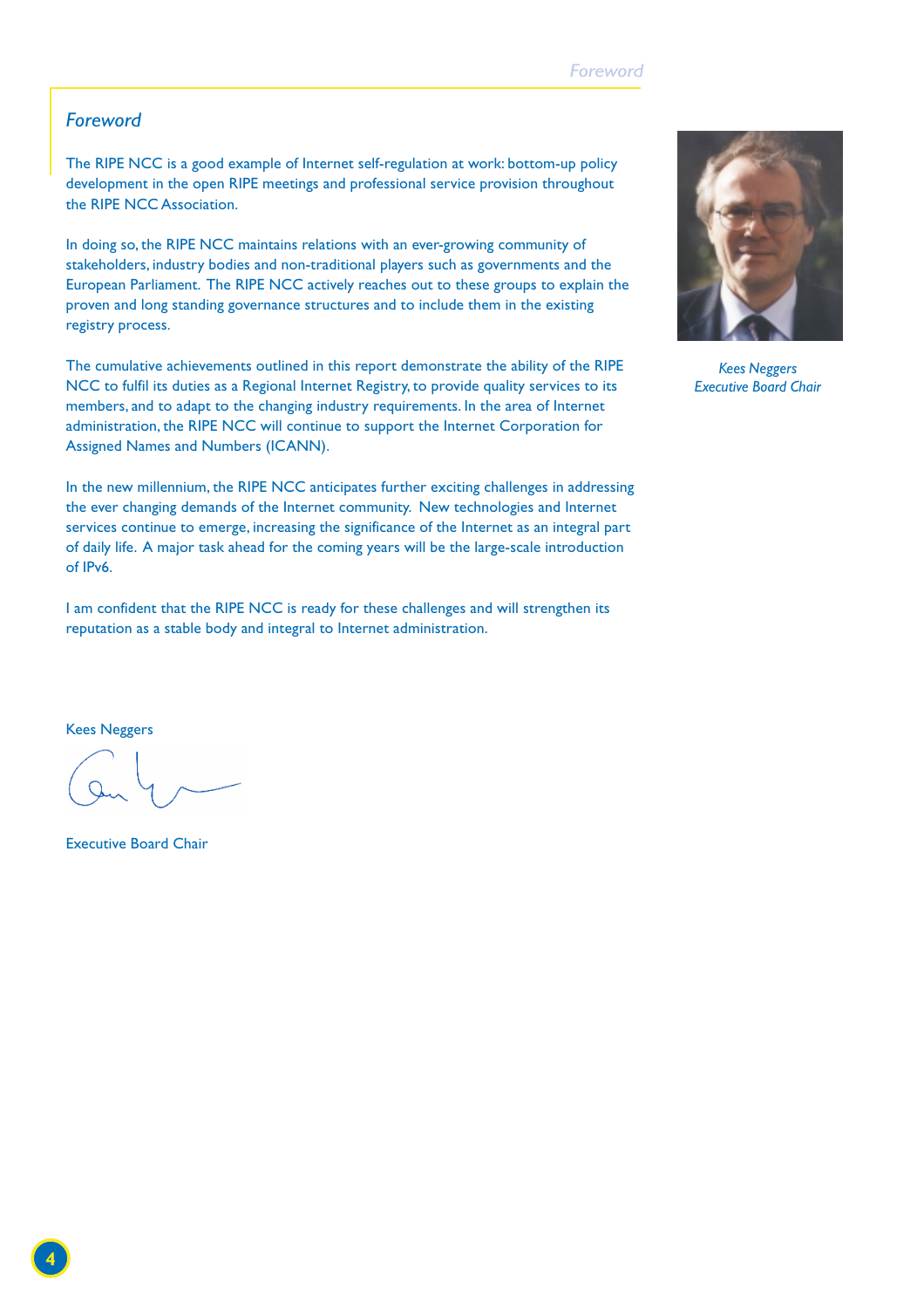#### *Summary 2000*

The last year was a momentous period for the RIPE NCC, as the content of this report illustrates. The RIPE NCC membership surpassed the progressive growth projections announced in the 1999 Annual Report, experiencing its largest-ever growth of new members in 2000. This has brought the number of Local Internet Registries (LIRs) to a year-end total of 2,567.

The RIPE NCC operations have been faced with an increased strain on staff and facilities and were challenged to deploy further resources to meet membership needs. The staff has grown to 66 members and remains a very international group comprised of 22 nationalities. I would like to thank them all for their commitment, providing professional services to the membership in 2000.

The membership expressed its full and strong support for the RIPE NCC activities during the annual General Meeting (GM) held on 24 October 2000. Among the results of the meeting, the RIPE NCC Activities, Expenditures and Charging Scheme 2001 was unanimously approved.

#### *Outlook 2001*

In the year 2001, the RIPE NCC will further concentrate on the provision of professional and high quality services and develop new activities that are requested by the membership and the RIPE community. Registration Services will continue to receive extra attention, as it is a core service of the RIPE NCC operations. A primary goal in this area is the reduction of the wait queue. The RIPE NCC will introduce new tools and improve documentation to facilitate ease of communication with Local Internet Registries. Additional effort will be extended to produce statistics of resource consumption.

The RIPE NCC will launch a completely new version of the RIPE Whois Database software that includes the migration from the RIPE-181 routing registry format to the new Routing Policy Specification Language (RPSL) as well as additional security features. The Test Traffic Measurements (TTM) network will be significantly extended over the course of 2001 and further developed as a RIPE NCC service. The RIPE NCC will introduce a project on Deployment of Internet Security Infrastructure (DISI). A component of this project will include investigating the requirements to deploy secure DNS. The RIPE NCC internal infrastructure will be upgraded to support new and existing activities and ensure efficient and accessible services.



*Axel Pawlik Managing Director*

The ICANN Address Supporting Organisation (ASO) secretariat, which rotates to one of the three RIRs every year, will be handed over to the RIPE NCC in 2001 by the Asia Pacific Network Information Centre (APNIC). The RIPE NCC will continue to strongly support the efforts of the emerging Regional Internet Registries (RIRs) in close co-operation with the other established RIRs.

Finally, during this year, we look forward to continue working on the solid foundation of the RIPE NCC principles of neutrality, impartiality and openness to serve the Internet community and especially the RIPE NCC membership.

Axel Pawlik

Managing Director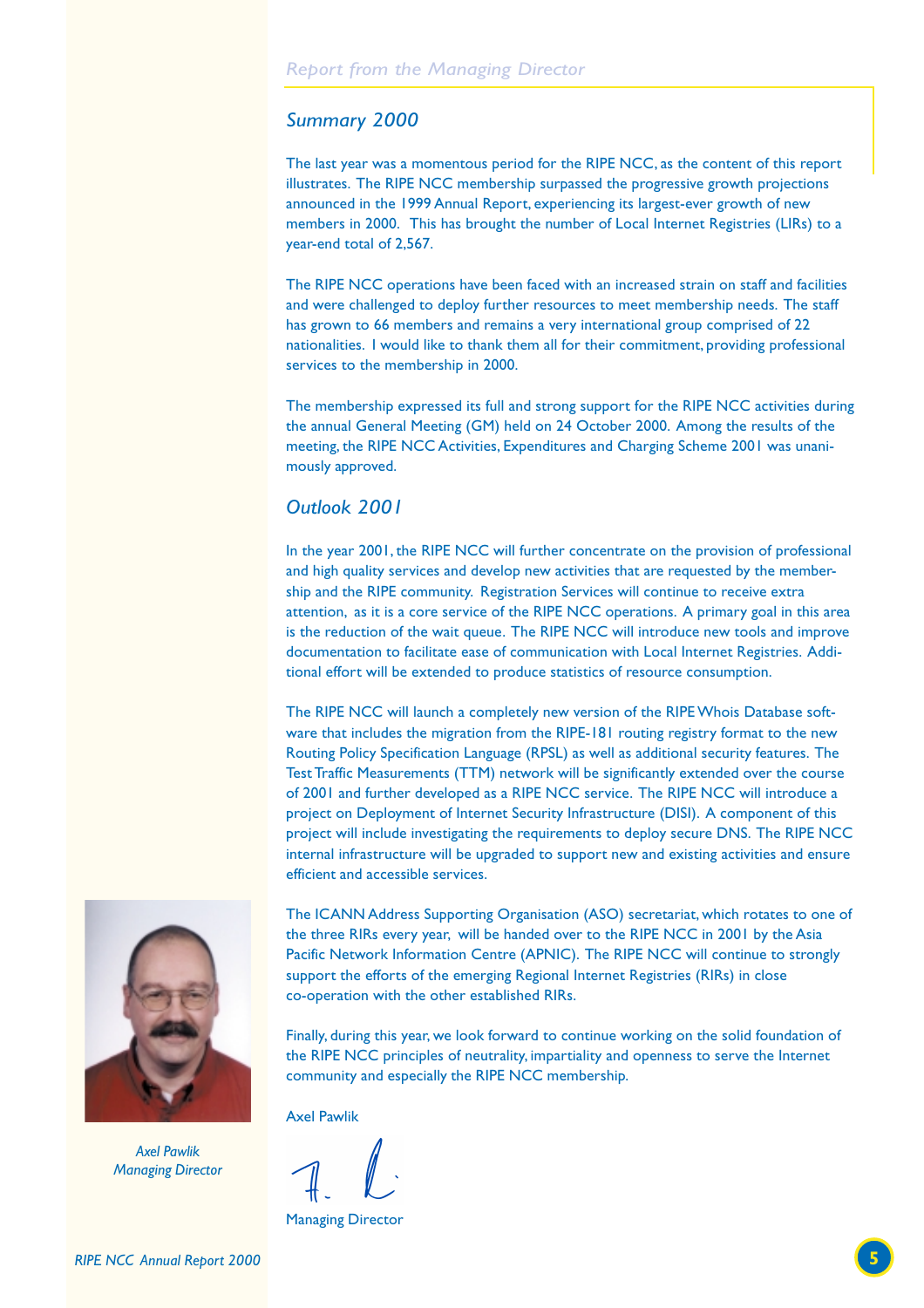#### *RIPE NCC Background and Overview*

The RIPE Network Coordination Centre is an association of 2,567 members (as at 31 December 2000), primarily comprised of Internet Service Providers (ISPs), telecommunication organisations and large corporations. It provides services to members in 85 countries out of the 109 countries in its service region. Its services and co-ordination activities support the operation of the Internet infrastructure. The infrastructure, however, is not operated by the RIPE NCC; this falls within the realm of the activities of its membership, among others.

The mission of the RIPE NCC is to perform activities for the benefit of the membership, primarily activities where the members need to organise as a group, although they may be competing with each other in other areas. While an activity may result in services being provided to an individual member, performing the activity as a whole must benefit the RIPE NCC membership as a group. Membership is open to anyone using the RIPE NCC services.

As the Internet grew, the need for a neutral and impartial organisation to co-ordinate the RIPE community operating in an industry self-regulatory manner was identified. The RIPE NCC emerged from Réseaux IP Européens (RIPE) and started operations in April 1992. RIPE continues to play an influential role in the further development and formalisation of Internet administration in the RIPE NCC service region.

The RIPE NCC, established as an independent association, is one of three existing Regional Internet Registries. Its service region incorporates Europe, the Middle East, Central Asia and African countries located north of the equator (see map below). The other RIRs are APNIC, serving the Asia Pacific region, and ARIN, serving North and South America, the Caribbean and African countries located south of the equator. The map below depicts the RIPE NCC service region. A detailed map of the RIR service regions can be found at:

 *http://www.ripe.net/region-maps/*







*Other Regional Registries* **APNIC** *http://www.apnic.net* **ARIN** *http://www.arin.net*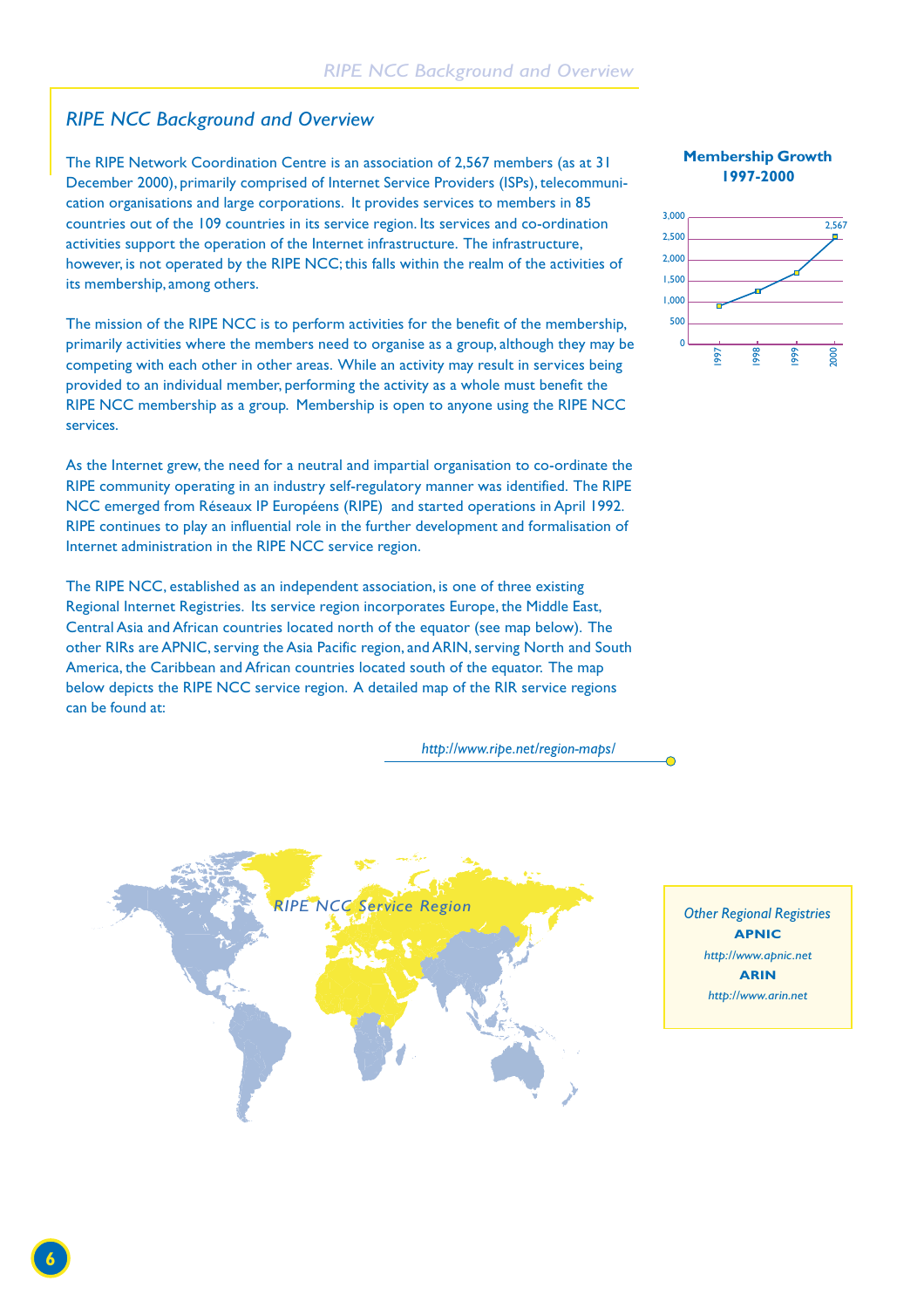#### The RIPE NCC organisational structure consists of:

#### **Top Ten Countries with New LIRs in 2000**



| <b>Germany</b>     | 146 |
|--------------------|-----|
| UК                 | 125 |
| <b>Italy</b>       | 66  |
| <b>Russia</b>      | 48  |
| <b>Netherlands</b> | 45  |
| Sweden             | 40  |
| <b>Spain</b>       | 35  |
| Switzerland        | 28  |
| <b>France</b>      | 28  |
| Poland             | 27  |
|                    |     |

 $\sqrt{ }$ 

 $\subset$ 

- Members who vote on issues during the annual General Meeting and provide general input through participation at open RIPE meetings.
- An Executive Board appointed by the RIPE NCC membership.
- RIPE NCC staff.

The Executive Board includes individuals with expertise in the Internet community and represents the various interests of the members and the RIPE NCC service region as a whole. The RIPE NCC Executive Board members in 2000 were: Kees Neggers (Chair), Wim Vink (Treasurer), Mike Norris (Secretary), Frode Greisen (ASO Liaison) and Nigel Titley.

The activities and services of the RIPE NCC are defined, performed, discussed and evaluated in an open manner. The RIPE community mainly suggests new activities and results of activities are made available to the public. The budget as well as actual income and expenditures are published. Data submitted by its members for operational use are however kept in strict confidence. In all of its activities, the RIPE NCC observes strict neutrality and impartiality with respect to individual members.

The core activity of the RIPE NCC is to act as the Regional Internet Registry in its service region, providing global Internet resources and related services. The RIPE NCC also provides services for the benefit of the Internet community at large, including development and maintenance of the RIPE Whois database. Other activities include the administrative support for the RIPE community and the research and co-ordination of new projects. All activities and projects are described in the annual activity plan and budget that are approved by the membership. The RIPE NCC Activities and Expenditures 2000 can be found at:

*http://www.ripe.net/ripe/docs/ripe-197.html*

As the graph on page 6 (top right) shows, the significant growth of new Local Internet Registries experienced in past years continued in 2000. Of the 2,567 members at the end of 2000, the net growth of members was 871, representing a record growth when compared to previous years. The chart (below) illustrates the actual membership figures of small, medium and large LIRs for the past two years as well as the projected membership for 2001. More information about the RIPE NCC is available at:

*http://www.ripe.net/ripencc/about/*

#### **New Countries Served \***

| <b>ISO Code</b> | Country  |
|-----------------|----------|
| FT              | Ethiopia |
| MI              | Mali     |

 *\* Countries are shown as found in the ISO 3166 country code list*

#### **Actual and Projected Membership**

| <b>Total</b> | 1,696        | 2,567 | 2,969       |
|--------------|--------------|-------|-------------|
| Large        | 93           | 130   | 81          |
| Medium       | 346          | 459   | 413         |
| <b>Small</b> | 1,257        | 1,978 | 2,475       |
|              | 1999<br>2000 |       | 2001        |
|              | Actual       |       | Projected * |

*\* The projection is as at September 2000*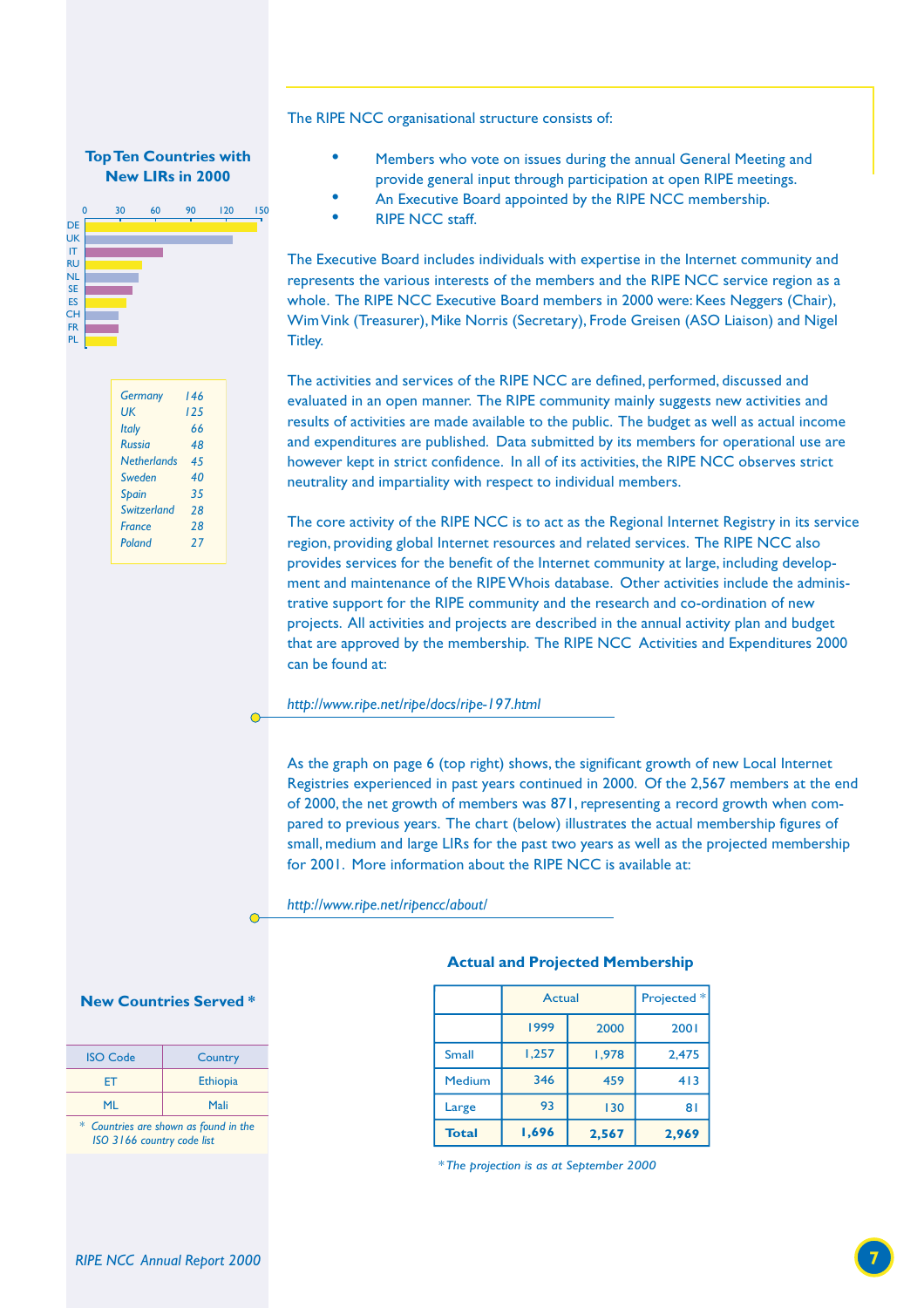#### *RIPE NCC Services and Projects*

#### *Registration Services*

The main activity of the RIPE NCC as a Regional Internet Registry is to provide registration services to its members. The overall goal is to provide the fair distribution of global Internet resources required for the stable and reliable operation of the Internet.

The most prominent services are the assignment and allocation of IP address space, inter-domain routing identifiers (currently BGP autonomous system numbers) and the management of reverse domain name space (currently in-addr.arpa and ip6.int). These areas of activity also include auditing and quality control of IP requests, training of LIRs and producing documentation related to registration activities. The tasks ensure fair and expedient distribution of the resources. These criteria are further applied when members, acting as LIRs, provide registration services to their customers.



**IPv4 Address Space Usage, 1995-2000 Total IPv4 Allocations in 2000**



The RIPE NCC processed a total of 21,964 resource requests in the past year and allocated more than 25,000,000 addresses to its members. A request for additional address space was submitted to the Internet Assigned Numbers Authority (IANA), resulting in the allocation of the address block 217/8 to the RIPE NCC in June 2000. From this range, 38% was allocated to LIRs in 2000. As shown in the graph below, 1,145 Autonomous System numbers were assigned to LIRs in 2000, an average of approximately 95 ASNs/month.

A total of 13 IPv6 allocations were made to members in the RIPE NCC service region in 2000, adding a total of 24 sub-TLA allocations. At the end of year 2000, a total of 58 sub-TLA allocations had been made globally. An overview of IPv6 allocations made worldwide can be found at:

#### *http://www.ripe.net/cgi-bin/ipv6allocs*

Development of the joint RIRs' IPv6 policy was discussed intensely at RIR meetings throughout the year. Most of the debate was centred on the issue of IPv6 assignment sizes. The RIRs worked together with their respective communities and the IETF to combine the technical specifications and the needs of the ISPs. Recommendations for a standard assignment size have been presented by the IETF to the various Internet communities. However, many issues remain open and will undergo further debate in 2001.

**Cumulative AS Numbers up to 2000**

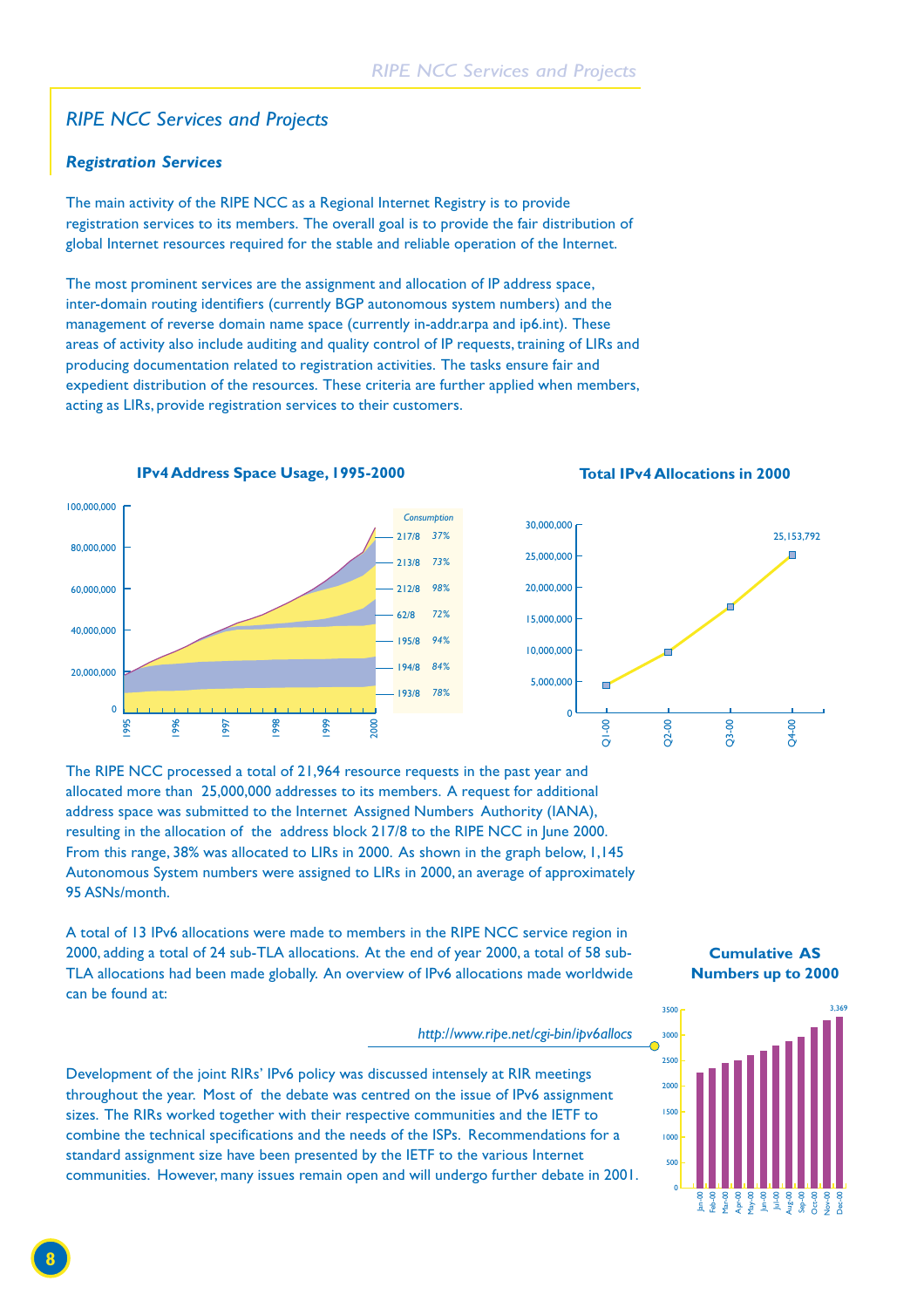The current IPv6 policy document can be found at:

#### *http://www.ripe.net/ripe/docs/ripe-196.html*

#### **Total IPv6 Allocations Per Region in 2000**

| <b>RIR</b>      | sub-TLAs        |
|-----------------|-----------------|
| <b>RIPE NCC</b> | 74              |
| <b>APNIC</b>    | 22              |
| <b>ARIN</b>     | $\overline{12}$ |
| <b>Total</b>    | 58              |
|                 |                 |

#### **Total RIPE NCC IPv6 Allocations up to 2000**



Due to the sharp increase in the number of members, coupled with challenges to find resources to meet this growth, the RIPE NCC experienced a notable increase in the wait queue. This issue was addressed at the RIPE 36 Meeting and a task force was formed to provide input on the needs and wishes of the Internet community. Recommendations from the task force were considered when the RIPE NCC adapted procedures to accommodate the changes in membership needs. This evaluation also resulted in the membership acquiring a better insight into the procedures of the RIPE NCC registration services.

Responding to the expressed demand for easily accessible information, several measures were taken to improve the documentation on the RIPE NCC website.

- The set-up process for new LIRs has been improved through enhanced automation and additional, comprehensive documentation.
- A "Tips" page was written with useful tips and advice on how to complete IP Address and AS Number request forms.
- An extensive Frequently Asked Questions (FAQ) section was developed on the website.
- External documentation on the website was reviewed and improved.

The creation of a helpdesk mailbox <*lir-help@ripe.net>* further enhanced efficiency in information dissemination and increased support for members. This mailbox provides a faster channel for shorter questions and gives priority to members.

A Tools Birds of a Feather (BoF) at RIPE meetings gave members an opportunity to further communicate requirements for tools needed to work effectively with the RIPE NCC. RIPE NCC members were able to demonstrate and share internal tools related to the assignment and allocation of IP addresses.

- A database consistency tool "Asused-public" was released, providing both a web and mail interface.
- An AS number request robot was released.

The public member tools can be found at:

*http://www.ripe.net/ripencc/mem-services/tools/index.html*

The "Hostmaster Centre" introduced at the RIPE 37 Meeting in September 2000 proved to be a success and will be made available for LIRs attending future RIPE meetings. The networked Hostmaster Centre created an opportunity for members to consult Hostmasters one-on-one with any questions related to their operations with the RIPE NCC.

In 2000, new LIR Training Course material was successfully launched and a reference booklet was developed to complement the course material and to provide further support to the LIRs. The RIPE NCC increased the number of training courses in 2000, holding 41 LIR Training Courses in 24 different countries. A total of 919 attendees from various LIRs throughout the membership were trained. The maximum number of participants for a course was increased from 20 to 30 persons to meet the high demand for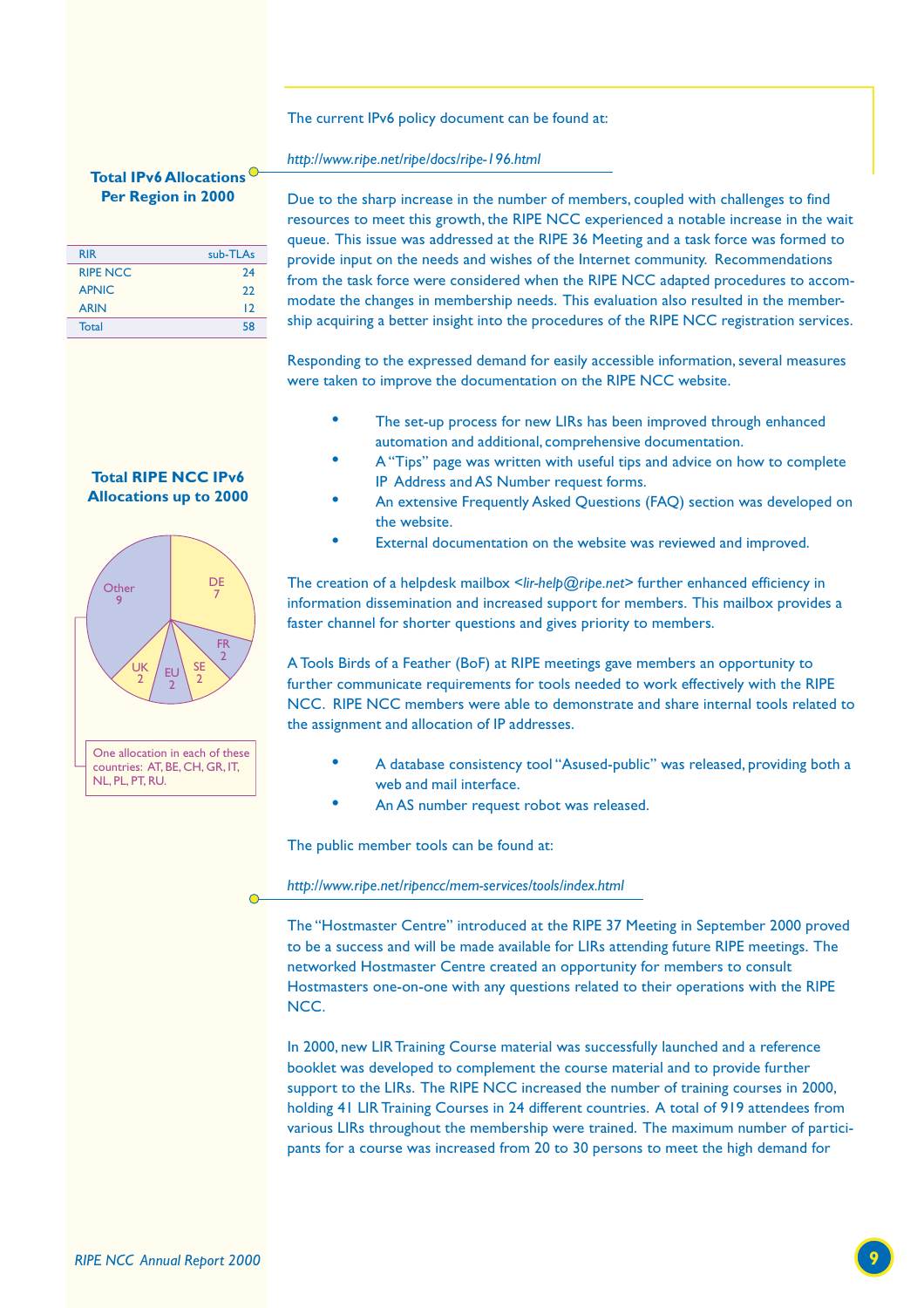training courses from a rapidly growing membership base. This change was monitored by the RIPE NCC Trainers to ensure that the increase in enrolment did not have an adverse effect on the quality of the services provided.

In addition to the LIR Training Courses given, IP request tutorials were introduced at RIPE meetings in 2000. These tutorials contained basic material selected from the current course material and were open to all RIPE meeting participants.

Further information about the LIR Training Courses can be found at:

*http://www.ripe.net/ripencc/mem-services/training/*

#### **Cities where LIR Training Courses were held in 2000**

*Amman, Amsterdam, Ankara, Athens, Berlin, Budapest, Cairo, Copenhagen, Dublin, Florence, Geneva, Hamburg, Helsinki, Kiev, Krakow, Lisbon, London, Madrid, Moscow, Paris, Prague, Rome, Riyadh, St. Petersburg, Stockholm, Tel Aviv and Vienna.*

The RIPE NCC adheres to Internet resource policies developed by community consensus

in the RIPE LIR-WG. One of the fundamental responsibilities of the RIPE NCC is to ensure that all policies are developed in an open and transparent manner. Through open discussions at RIPE Meetings and on mailing lists, consensus for the following policy changes was reached:

- A discussion that raised the question whether name-based web hosting should be made mandatory where technically feasible resulted in a policy strongly discouraging IP-based web hosting.
- Effective 1 August 2000 the minimum allocation size was reduced from a /19 to /20.

These proposals were co-ordinated with the other RIRs and new policies now exist in all three RIR regions. On request from the RIPE community, the RIPE document "Size of Smallest Allocations in CIDR Blocks Allocated by the RIPE NCC" was published.



*RIPE NCC Hostmasters at work*

The document is available at:

*http://www.ripe.net/ripe/docs/ripe-211.html*

Service provision and policies are continuously being co-ordinated with the other RIRs and these efforts have intensified over the last years through increased communication, attendance by all RIRs at respective open policy meetings, sharing of information and common evaluation of requests. Efforts have been made to align policies globally where possible, although there will naturally be certain differences due to different needs and markets in the regions.

More information about Registration Services can be found at:

*http://www.ripe.net/ripencc/mem-services/registration/*



*Participants during an LIR Training Course*

 $\bigcap$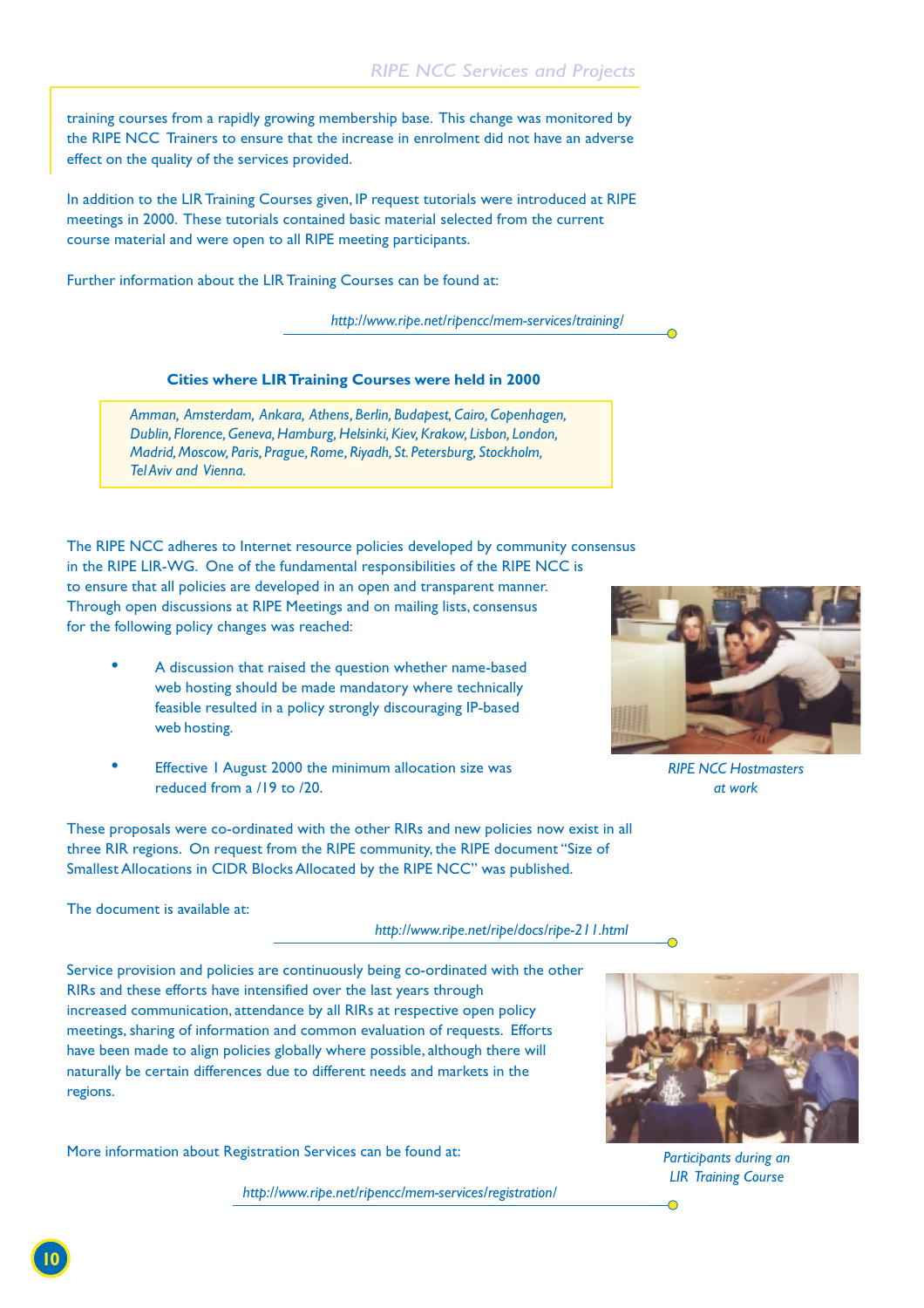#### *Database Services*

Another prominent activity of the RIPE NCC is the operation and maintenance of the RIPE Whois Database and the implementation of new database functionality requested by the Internet community. This database provides information about address space, in-addr.arpa, routing policy and contact information. The RIPE Whois Database can be queried at:

*whois -h whois.ripe.net* or *http://www.ripe.net/db/whois.html*

During 2000, the number of objects in the database continued to grow and reached 5.5 million by the end of the second quarter. In the second half of 2000, all domain objects under the .de Top Level Domain (TLD) were migrated from the RIPE Database to the German ccTLD registry (DENIC). The ccTLDs for .be, .ro and .fr followed suit. This resulted in a sharp decrease in the number of objects in the RIPE Database to approximately 3.0 million. By the end of the year, there were 3.7 million objects in the database. The following graph illustrates the change in the number of objects over the past two years.



**Objects in the RIPE Whois Database, 1999-2000**





Due to the migration of the domain objects, the number of updates first increased reaching 900,000 per month and then slowed down to less than 200,000 per month. The migration of the country code domains and related objects is still in progress. A number of ccTLD registries have completed the first phase of the migration (domain objects only), other ccTLD registries are planning the migration for 2001. A result of the first phase of the migration is that almost 80% of person objects that made up three-quarters of the database by the end of 2000 were not referenced from any other database object. This is expected to change over the course of 2001.

*RIPE NCC Annual Report 2000*<br> *RIPE NCC Annual Report 2000*<br> **111**  $\frac{1}{2}$   $\frac{2}{3}$   $\frac{2}{3}$   $\frac{2}{3}$   $\frac{2}{3}$   $\frac{2}{3}$   $\frac{2}{3}$  result of many factors such as the increase in monitoring efforts placed on excessi The increase in the number of queries in 2000 was less significant than in 1999. This is a result of many factors such as the increase in monitoring efforts placed on excessive queries, the migration of the domain objects and improved response time for updates to the database.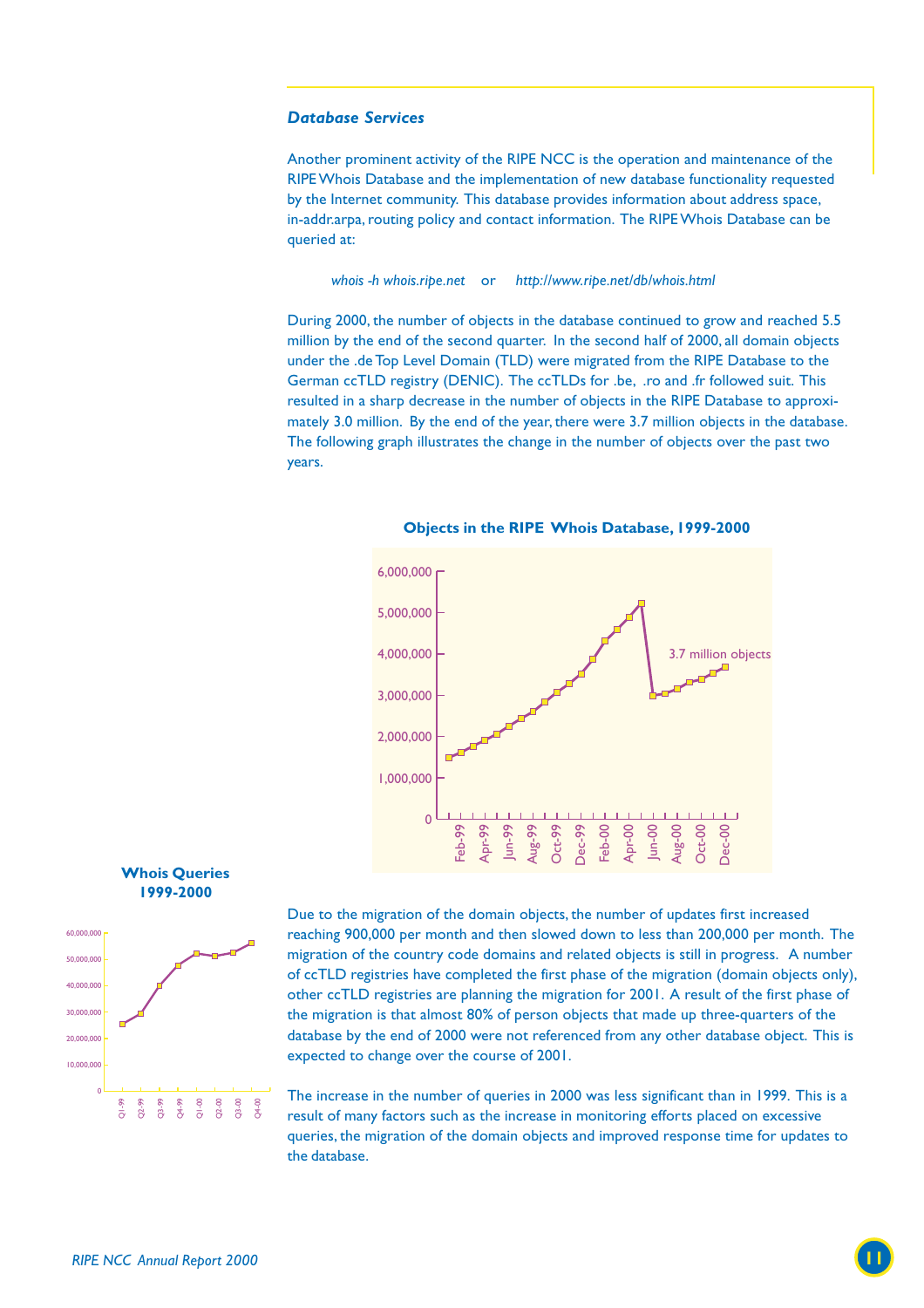#### *RIPE NCC Services and Projects*

In 2000, the RIPE NCC continued working on the re-implementation of version 3 of the database software. The work is near completion and the transition to the new database system will take place in the first half of 2001. Currently, the RIPE database system uses the language known as RIPE-181 for routing registry objects. The new language, called RPSL (Routing Policy Specification Language) described in RFC 2622, defines an extended syntax for all database objects, mainly for the routing registry objects (aut-num, route, inet-rtr, etc.). Many new features have been implemented in this new version of the database software such as Routing Policy System Security support specified in RFC 2725, fast IP lookups and automatic access control.

The transition is a complex process as the new version of the RIPE database will be deployed at one time. Many objects in the RIPE database will be modified to make them RPSL compliant and are subject to change in the future.

The RIPE NCC will make the migration to RPSL as smooth and easy as possible. More information about the migration to the new version of the RIPE database is available at:

#### *http://www.ripe.net/rpsl/*

In addition to these developments, the RIPE NCC continues to provide user support and monitor the data quality in order to maintain current data in the database. Training has been a part of the database support activities. An RPSL tutorial was delivered at the INET-2000 Conference held in Yokohama, Japan. Database training also comprises a significant part of the LIR Training Course. More information about Database Services can be found at:

*http://www.ripe.net/ripencc/pub-services/db/*

#### **RIPE Database Contents Distribution by object type** *(end of 2000)*



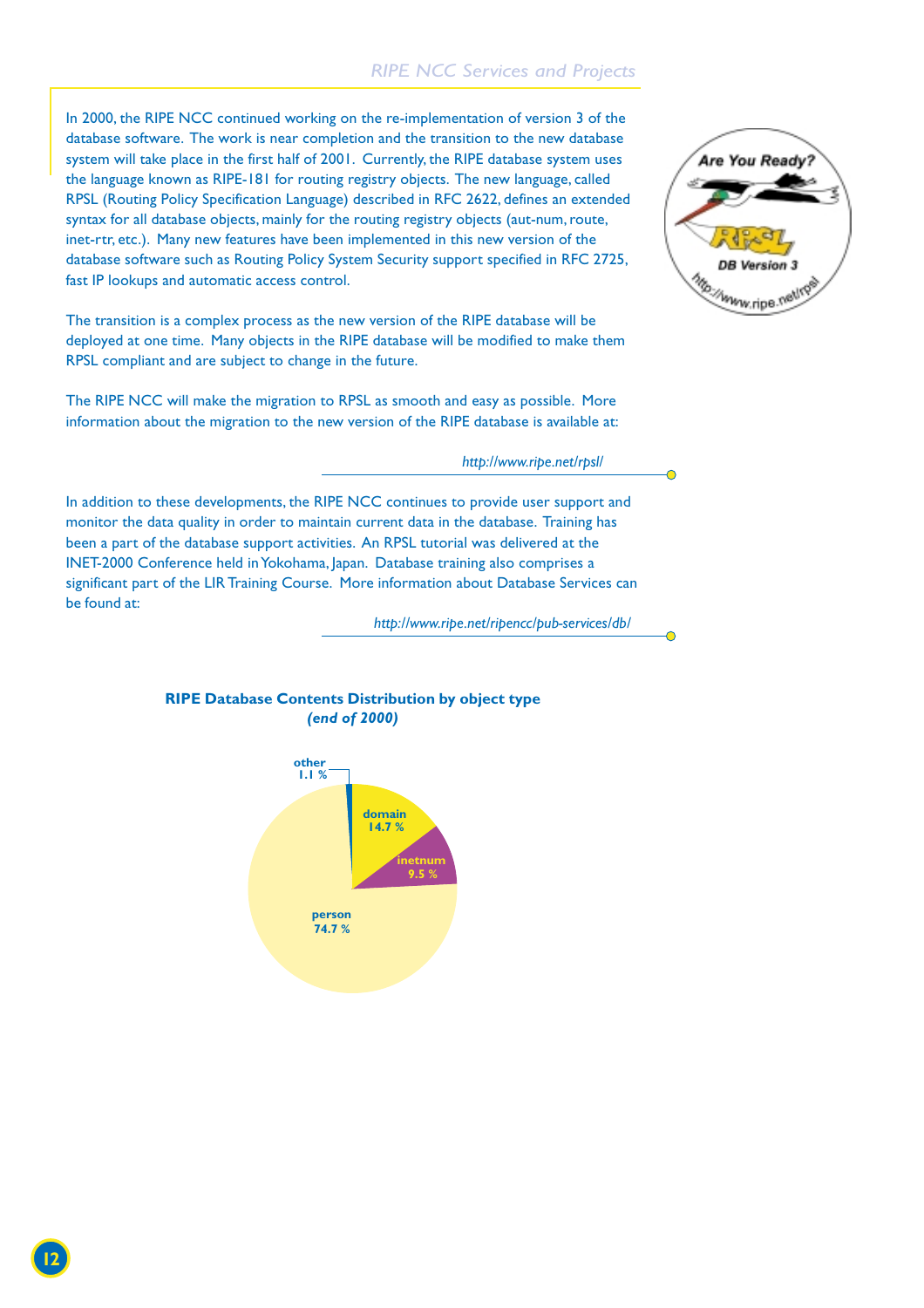#### *DNS Services*

Associated with the assignment of address space is the setting up of the appropriate entries in the DNS to enable the reverse mapping of the addresses. This remains the primary DNS activity carried out by the RIPE NCC.

A new request-processing software was installed early in 2000 and reduced the workload on human administrators significantly while improving the response quality.

More information about reverse delegation is available at:

#### *http://www.ripe.net/reverse/*

At the end of 2000, the RIPE NCC was providing a stable secondary DNS name service to 74 country code top-level domains and several second-level domains, continuing its policy of providing this service to any ccTLD upon request.

The RIPE NCC is also responsible for the operation of one of the DNS root name servers which is physically located at and operated in co-operation with the London Internet Exchange (LINX).

Since 1992, the RIPE NCC has been reporting on the growth of the Internet in its service region via the monthly RIPE Region Hostcount. All of the DNS zones under the Country Code Top Level Domains (ccTLDs) in the RIPE Region are examined. The RIPE NCC publishes summary statistics derived from this data.

During 2000, the number of hosts registered in the DNS for the RIPE NCC service region increased by more than 2,443,000 to almost 12,721,000, an increase of 24 percent.



#### **DNS Hostcount, 1992-2000**

More information about the Hostcount is available at:

 *http://www.ripe.net/hostcount/*

#### *Test Traffic Measurements (TTM)*

The Test Traffic Measurements service is designed to measure, reliably and impartially, endto-end performance characteristics of the inter-provider Internet. This is achieved by installing so-called test-boxes at participating ISPs. These test-boxes send measurement traffic to each other. From this traffic, packet-losses and network delays are determined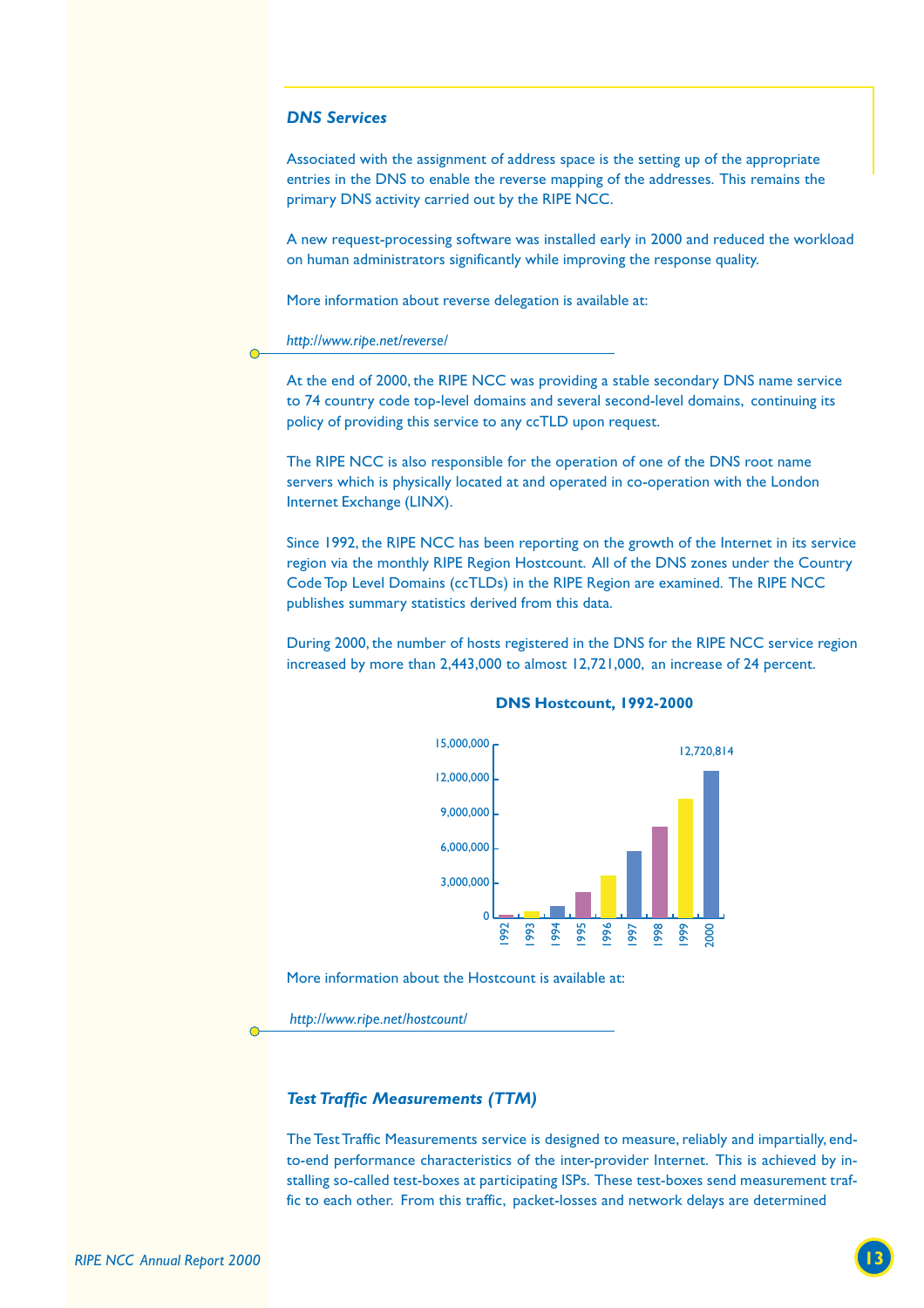according to the metrics developed by the IETF IP Performance Metrics Working Group (IPPM-WG). As the RIPE NCC has an established track record of neutrality and impartiality, it is an ideal organisation to perform such measurements in a trusted way.

Since 1998, the RIPE NCC has proven that it can reliably measure performance characteristics of the Internet on a large scale. In 1999, the RIPE NCC annual General Meeting (GM) therefore asked to move TTM from an experimental project to a service offered to the entire Internet community. The preparations for this change started early in 2000 and in October the RIPE NCC TTM service was announced to the public.

Under the TTM service, any site interested in these measurements can buy one or more test-boxes against cost from the RIPE NCC. At the same time the site can also purchase a service contract from the RIPE NCC. Under the terms of the service contract, the RIPE NCC will operate the test-box and analyse and present the data collected with the testbox. The service contract and related policies will be developed further in close collaboration with the RIPE Test Traffic Working Group (TT-WG) in 2001.

The first test-boxes operated under this service contract were shipped to customers late in 2000. The RIPE NCC is currently in contact with several potential customers interested in deploying a large number of test-boxes and a publicity campaign will start at the RIPE 38 Meeting in 2001. It is expected that the number of test-boxes will grow from 50 at the end of 2000 to 150 in 2001.

With the introduction of this service, the RIPE NCC became the first organisation to offer tools for production end-to-end performance measurements on the Internet to the entire Internet community.

In parallel with the introduction of the TTM service, the RIPE NCC worked on improving both the hardware and software on test-boxes as well as the presentation of the data. The most important improvement was the development of a new GPS sub-system (see photo top right), used to synchronise the internal clock of the test-boxes. Major improvements were made to the infrastructure needed for the support of several hundreds of test-boxes.

The data collected with the test-boxes are analysed at the RIPE NCC. The presentation of the data as well as services based on the data are being developed in close collaboration with the RIPE TT-WG. In 2000, work concentrated mainly on the presentation of the data although several other analytic studies were initiated, including long-term trend analyses of the data and the development of a metric to summarise and rank network performance. First results of these studies were presented at the RIPE TT-WG meetings. In 2001, these studies will continue and products based on these studies will be developed.

Several university research groups have shown interest in analysing the TTM data; their studies will be presented at the RIPE TT-WG meetings and possibly turned into products in 2001.

More information about Test Traffic Measurements is available at:

*http://www.ripe.net/test-traffic/*



*Interface board for the Trimble GPS receivers, developed in collaboration with NIKHEF*



*Network delay between two test boxes as a function of time. Around 15:00, the network between the two boxes was upgraded and this is clearly reflected in the plot.*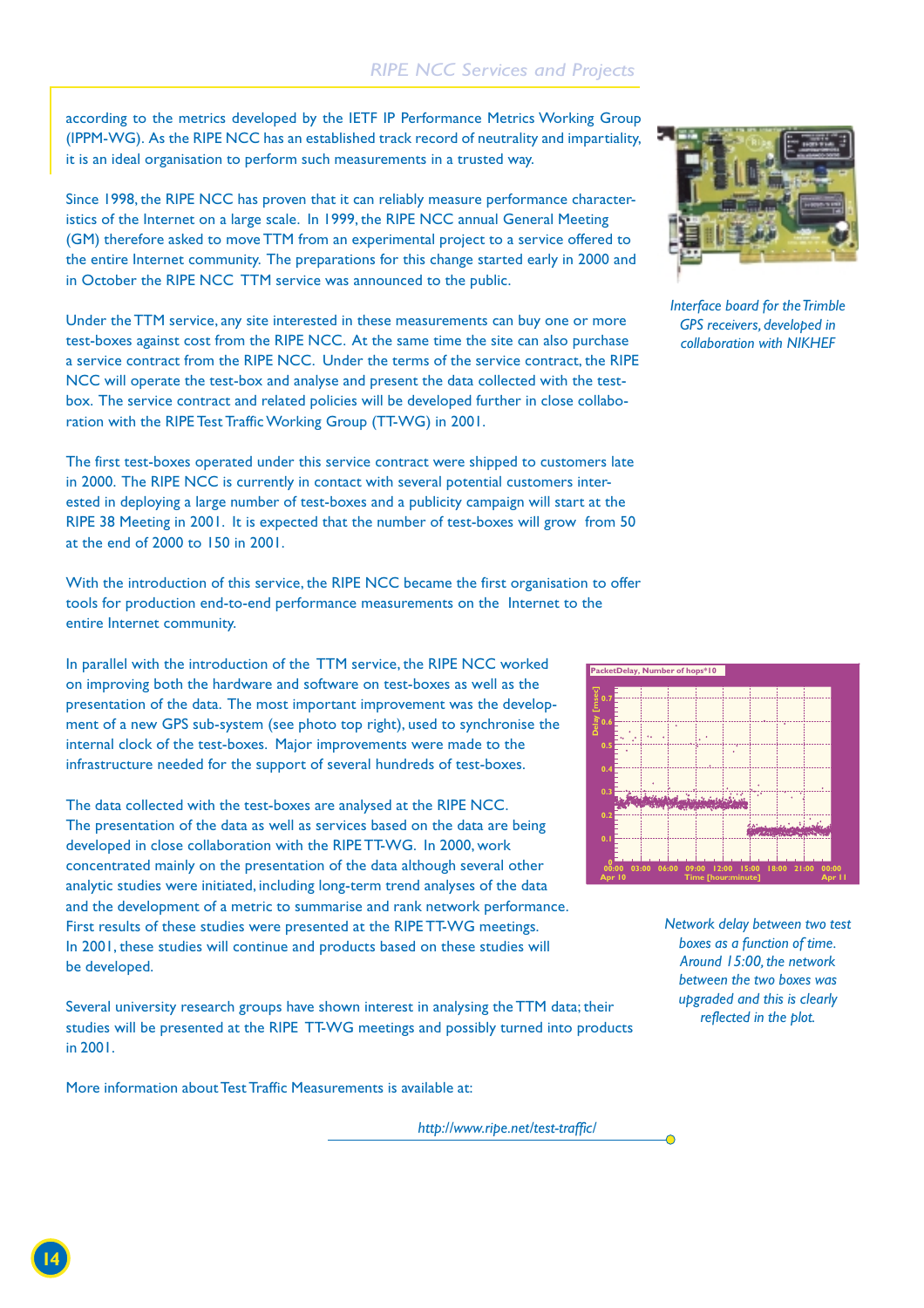#### *Routing Information Service (RIS)*

The Routing Information Service has been established to collect inter-provider routing information at interesting points in the Internet infrastructure in near real time, timestamp the information and store it in a database. The information produced by the RIS will be a major improvement over the current "looking glass" technology and will support ISPs in their operations.

A first prototype of the RIS was presented at the RIPE 35 Meeting. This prototype collected data at one location from a handful of peers. In the course of 2000, the collection software was improved and the RIS is now routinely collecting data at two locations, Amsterdam (RIPE NCC, approximately 15 peering sessions with sites all over the world) and London (LINX, approximately 27 peering sessions with LINX members). Two more collection points will be installed in early 2001, in Amsterdam (AMS-IX) and Paris (SFINX). In order to cope with the increased amount of data, a dedicated database machine for the RIS was installed.

The RIS database can be queried online via several web-forms. More query possibilities will be added based on user feedback in the RIPE Routing Working Group in 2001.

In order to provide information showing the development of Internet routing over time, a project was started to extract the relevant parameters from the RIS database and present them on the RIS website. After receiving positive feedback from the community, this project will be implemented in 2001. Other applications of the RIS data include the Routing Registry Consistency Check project, described below, as well as statistical analysis for scientific research projects.

Further information about the Routing Information Service can be found at:

*http://www.ripe.net/ris/*

#### *Routing Registry Consistency Check (RRCC)*

In 2000, the RIPE NCC started a new project named "Routing Registry Consistency Check". The project is designed to help identify, correct and keep up-to-date the routing data in the RIPE database. A coupling to the RIPE NCC address assignment activities is also an objective of this activity. The idea is to compare the actual state of the Internet routing tables with the information contained in the RIPE routing registry, and thus lead to an improvement in the operational value of vital information in the RIPE routing registry. The prototype of the system is to be delivered in the first half of 2001.

Code comparing the RIS data with the RIPE database has been written and some statistics on the current quality of the RIPE routing data have been generated. Additionally, a prototype server has been built that allows the operators of an AS to compare the routing entries for their specific networks with the advertisements they currently make. The RIPE NCC will present this to the RIPE community to seek their input and direction at the RIPE 38 Meeting in January 2001.

More information about the Routing Registry Consistency Check is available at:

*http://www.ripe.net/ripencc/pub-services/db/rrcc/*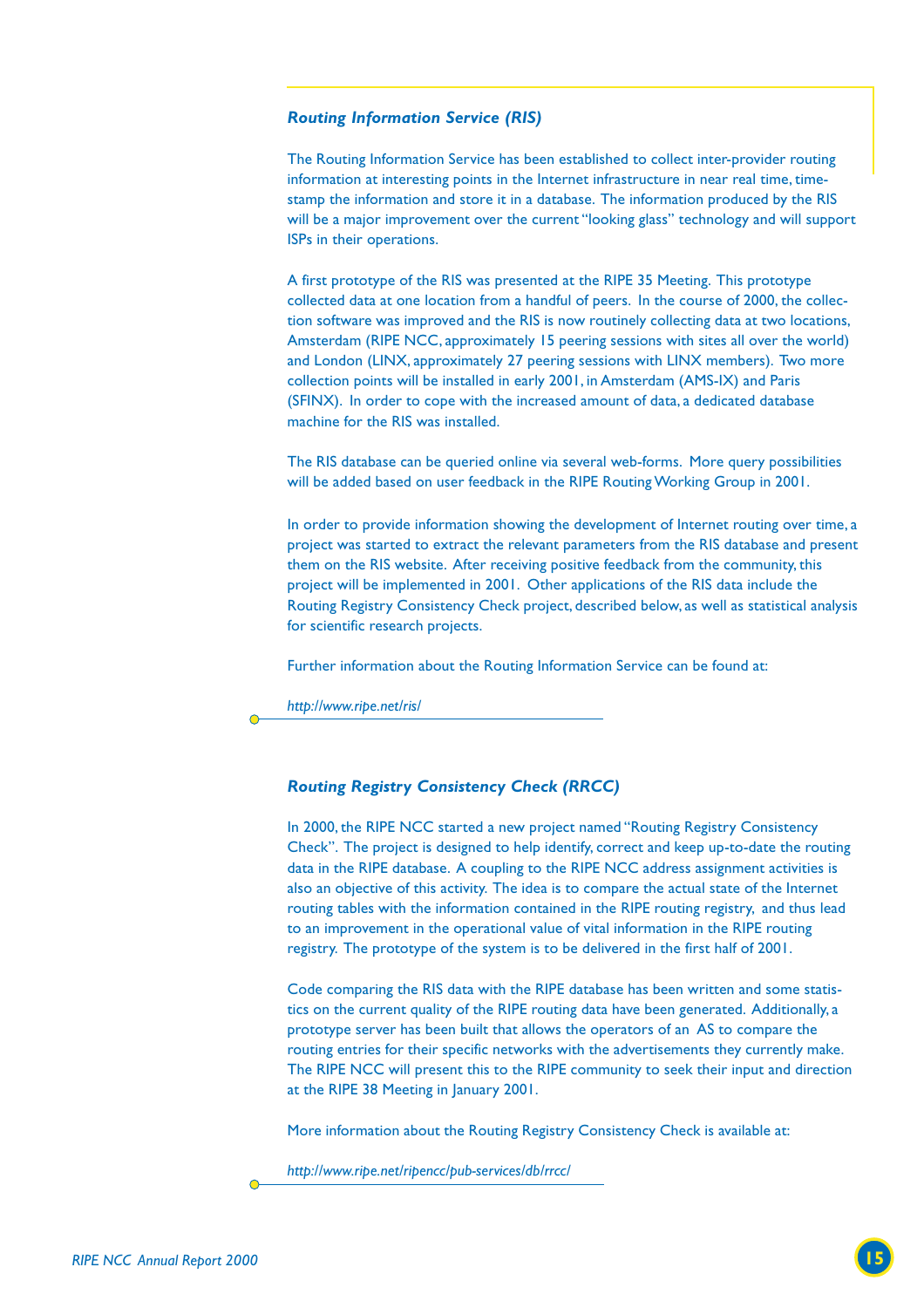#### *The RIPE NCC in the Internet Industry*

The Regional Internet Registries are active in areas of new and existing technologies that require Internet resources. In 2000, the RIPE NCC initiated dialogue with various parties, including governments and industry groups as the awareness of issues surrounding the administration of Internet resources increased. During the course of 2000, the RIPE NCC met with Members of the European Parliament from six countries and extended its involvement with the European Commission and national governments. In addition, the RIPE NCC participated in numerous forums, leading to closer working relations with traditional partners in the industry and securing new relations with organisations driving new technologies.

A main goal of these efforts is to promote the industry self-regulatory structures that have been developed over many years by the RIPE community and the RIPE NCC membership. This approach has also proven essential in embracing non-traditional players and facilitating industry convergence. The long-standing processes that exist in the RIPE region proved to be flexible and open enough to incorporate these new developments.

The RIPE NCC is trusted by industry partners to provide professional services in a neutral and impartial manner. In 2000, the RIPE NCC was approached to take on new activities to further support the developing Internet infrastructure. As a result, the Internet Assigned Numbers Authority (IANA) has delegated the responsibility for the e164.arpa zone to the RIPE NCC following recommendations made by the Internet Architecture Board (IAB). More information about ENUM and the e164.arpa domain can be found at:

*http://www.ietf.org/rfc/rfc2916.txt*

In 2000, the RIPE NCC continued its commitment to the ICANN process and worked together with the ASO Address Council members gathering input from the RIPE community to advise ICANN.

The RIPE NCC was pleased to host the first ASO General Assembly Meeting in conjunction with the RIPE 36 Meeting held in Budapest, Hungary on 19 May 2000. Following a meeting with an ICANN Government Advisory Council (GAC) member, it was suggested that a presentation of the Regional Internet Registry System be made to the ICANN GAC. This was done in close co-operation with the other RIRs at the ICANN meeting held in Marina del Rey, USA on 14 November 2000.

Among the ASO activities carried out jointly by the RIRs was the submission of a document titled "Criteria for the Establishment of New Regional Internet Registries" to ICANN designed to be used as a reference outlining the criteria for establishing a new RIR. The RIPE NCC also participated in the open meetings organised by the two emerging RIRs, AfriNIC (African Network Information Centre) and LACNIC (Latin American and Caribbean Network Information Centre), and offered its full support in their development. Further information about these organisations can be found at:

*AfriNIC: http://www.afrinic.org/*

*LACNIC: http://www.lacnic.org/*

*The three Address Council members from the RIPE NCC service region in 2000 were:*

- *Sabine Jaume (RENATER, France)*
- *Hans Petter Holen (SOL System, Norway)*
- *Wilfried Wöber (Vienna University, Austria).*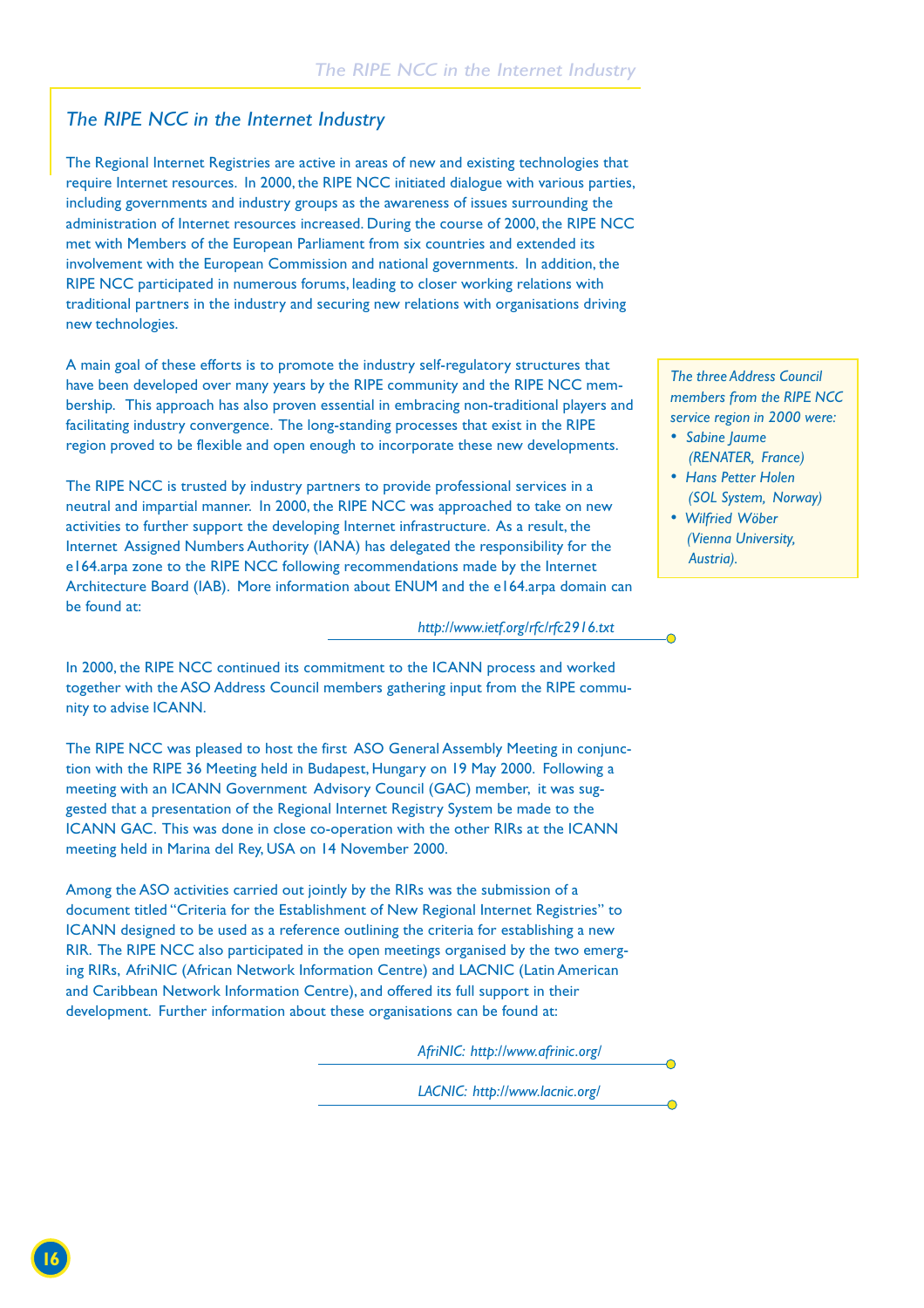#### *RIPE*



RIPE (Réseaux IP Européens) is a collaborative forum open to all parties interested in wide area IP networks. The objective of RIPE is to ensure the administrative and technical co-ordination necessary to enable the operation of the Internet in the RIPE region. There are no membership requirements for participation in RIPE and activities are performed on a voluntary basis.

The RIPE community is the most important source of public input for the RIPE NCC. RIPE also plays an influential role in developing the annual activity plan of the RIPE NCC. The RIPE NCC provides administrative support for RIPE and facilitates the organisation of RIPE meetings. The main purpose of the RIPE meetings is to discuss technical and policy issues affecting Internet administration and operation in the RIPE NCC service region and beyond. These meetings are held three times per year and are open to the public. More information about RIPE meetings can be found at:

#### *http://www.ripe.net/ripe/meetings/*

Discussions at RIPE meetings range from technical matters such as DNS, routing and databases to policy issues affecting Internet administration such as IP address assignments and allocation policies. To further support the RIPE community, the RIPE NCC administers the RIPE mailing lists and web site to allow for open public debate and information dissemination of relevant Internet issues important to the RIPE community.

*In 2000, the RIPE NCC was approached by the mobile telephony industry with concerns about IP address space for their network infrastructure. The open structures of RIPE again proved to be invaluable in bringing together industry players and providing an ideal platform for the exchange of knowledge. One important result was the consensus building surrounding the convergence of mobile telephony and Internet technology.*

The following RIPE Meetings were held in 2000 \*:

| RIPE 36 16-19 May<br><b>Budapest</b><br>RIPE 37 12-15 September<br>Amsterdam | RIPE 35 22-25 February | Amsterdam |
|------------------------------------------------------------------------------|------------------------|-----------|
|                                                                              |                        |           |
|                                                                              |                        |           |

*\* A total of 1,126 participants attended the RIPE Meetings during 2000*

#### More information about RIPE is available at:

*http://www.ripe.net/ripe/*



*Rob Blokzijl (RIPE Chair) engaged in discussion with participants at RIPE 36*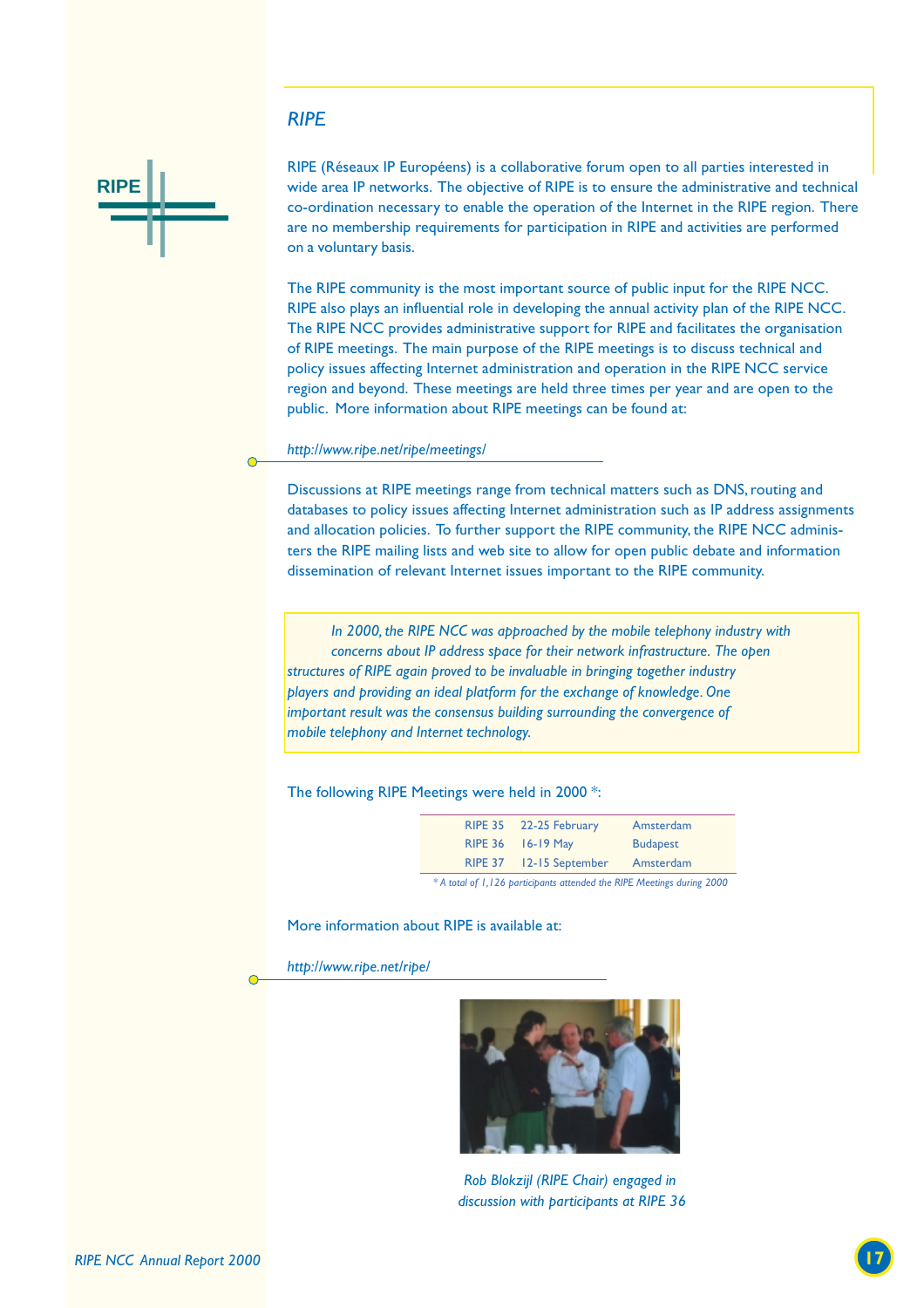# *Financial Report*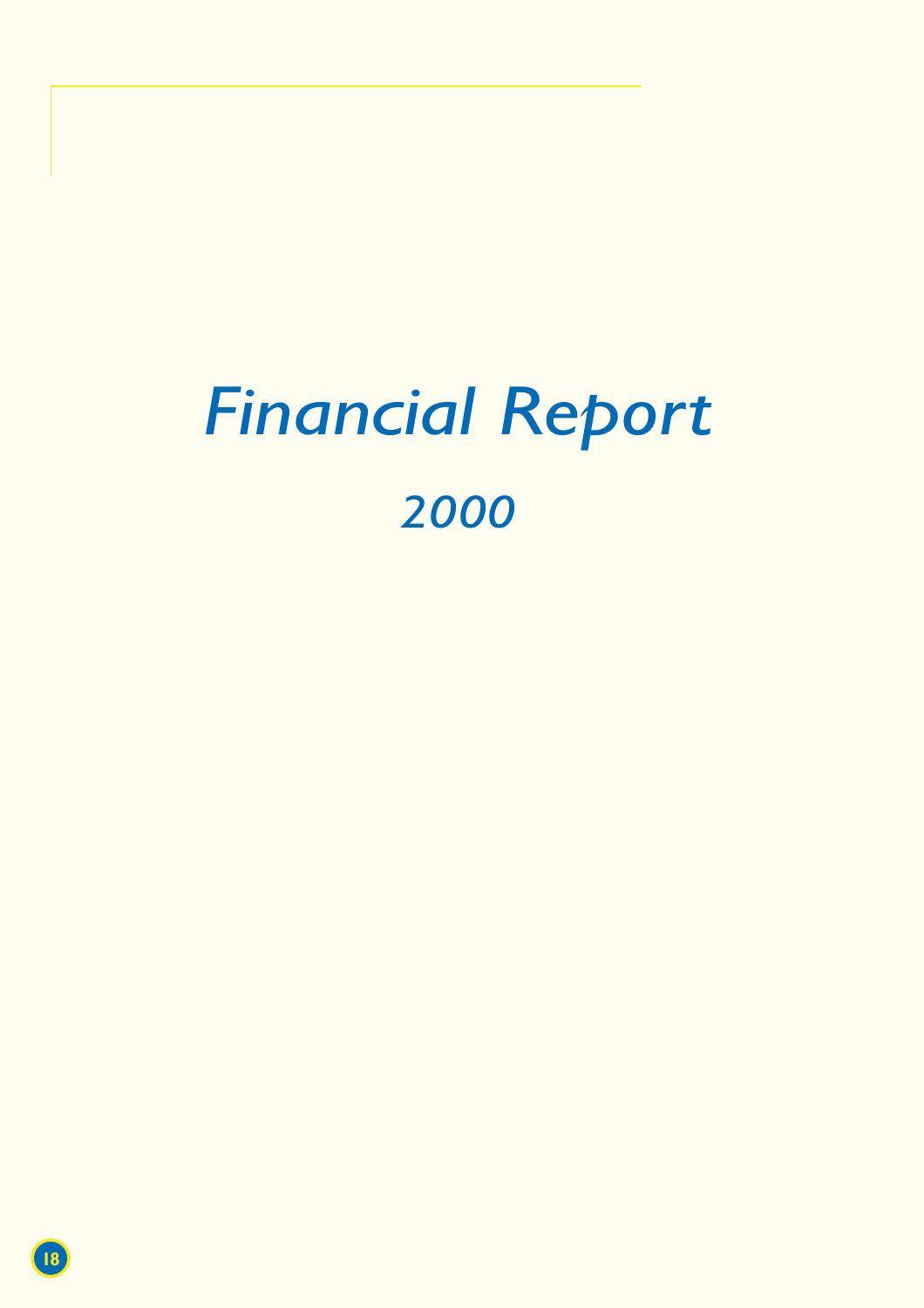#### **AUDITOR'S REPORT**

#### **Introduction**

We have audited the financial statements of Réseaux IP Européens Network Coordination Centre (RIPE NCC), Amsterdam, for the year 2000. These financial statements are the responsibility of the management of the association. Our responsibility is to express an opinion on these financial statements based on our audit.

#### **Scope**

We conducted our audit in accordance with auditing standards generally accepted in the Netherlands. Those standards require that we plan and perform the audit to obtain reasonable assurance about whether the financial statements are free of material misstatements. An audit includes examining, on a test basis, evidence supporting the amounts and disclosures in the financial statements. An audit also includes assessing the accounting principles used and significant estimates made by management, as well as evaluating the overall financial statement presentation of the financial statements. We believe that our audit provides a reasonable basis for our opinion.

#### **Opinion**

In our opinion the financial statements give a true and fair view of the financial position of the association as at 31 December 2000 and of the result for the year ended in accordance with accounting principles generally accepted in the Netherlands.

Amsterdam, 10 July 2001

Horlings, Brouwer & Horlings **Registeraccountants**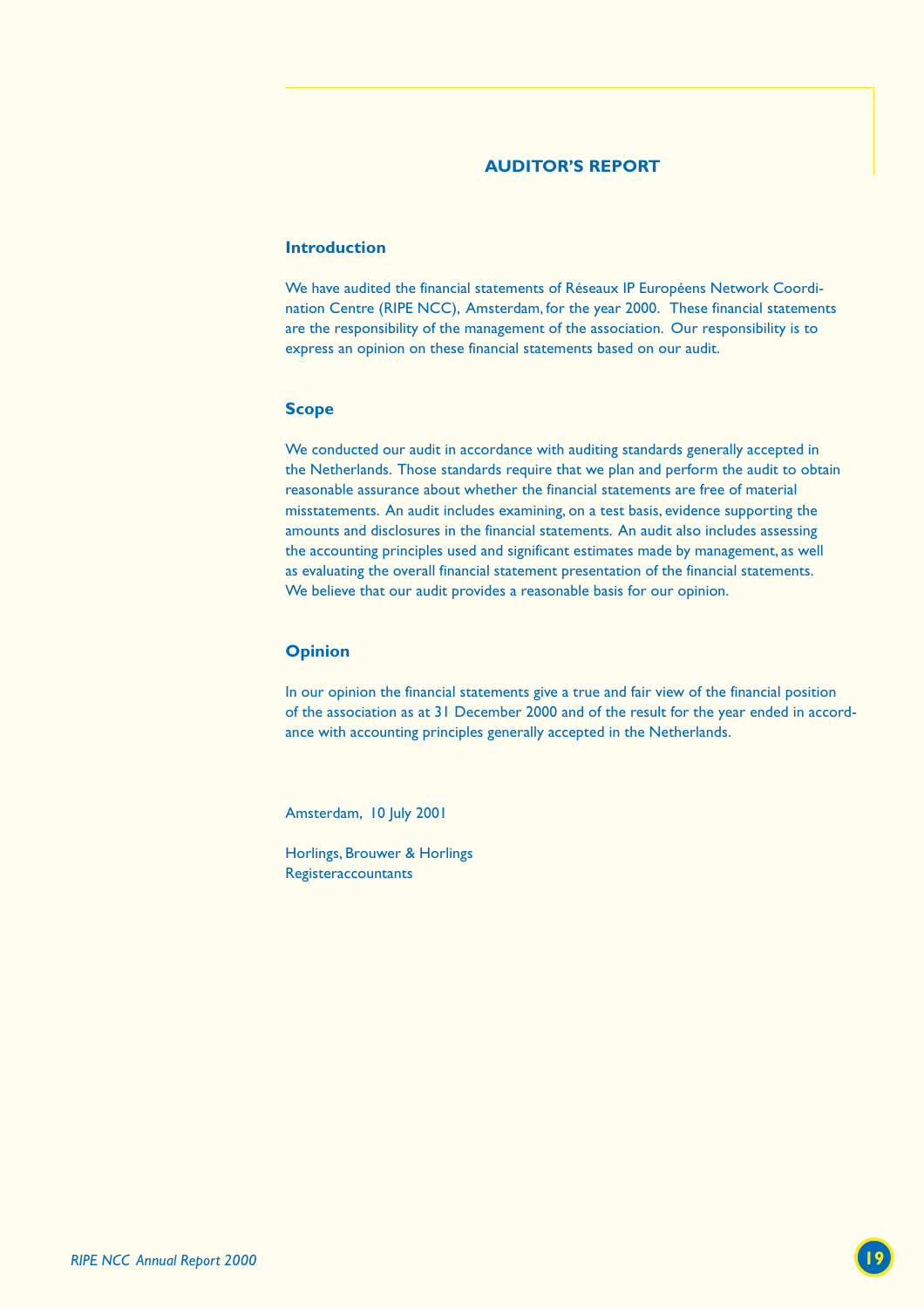## **BALANCE SHEET (in k EUR)**

| <b>ASSETS</b>                 | 31/12/2000 |        | 31/12/1999 |       |
|-------------------------------|------------|--------|------------|-------|
| <b>Fixed Assets</b>           |            |        |            |       |
| <b>Computers</b>              | 461        |        | 299        |       |
| Infrastructure                | 179        |        | 174        |       |
| <b>Office Furniture</b>       | 66         |        | 75         |       |
| <b>Total Fixed assets</b>     |            | 706    |            | 548   |
| <b>Current Assets</b>         |            |        |            |       |
| <b>Receivables</b>            | 5,181      |        | 3,324      |       |
| <b>VAT</b>                    | 15         |        | $-19$      |       |
| Prepaids                      | 579        |        | 230        |       |
|                               |            | 5,775  |            | 3,535 |
| Cash & payments in<br>transit |            | 5,934  |            | 3,803 |
| <b>Total</b>                  |            | 12,415 |            | 7,886 |
| <b>LIABILITIES</b>            |            |        |            |       |
| <b>Capital</b>                |            |        |            |       |
| <b>Reserves</b>               | 477        |        | 477        |       |
| <b>Clearing House</b>         | 2,248      |        | 732        |       |
| <b>Surplus</b>                | 2,472      |        | 1,516      |       |
|                               |            | 5,197  |            | 2,725 |
| <b>Current Liabilities</b>    |            |        |            |       |
| <b>Creditors</b>              | 766        |        | 118        |       |
| Unearned revenues             | 5,621      |        | 4,391      |       |
| Personnel fund payable        | 498        |        | 333        |       |
| Miscellaneous payable         | 333        |        | 319        |       |
|                               |            | 7,218  |            | 5,161 |
| <b>Total</b>                  |            | 12,415 |            | 7,886 |
|                               |            |        |            |       |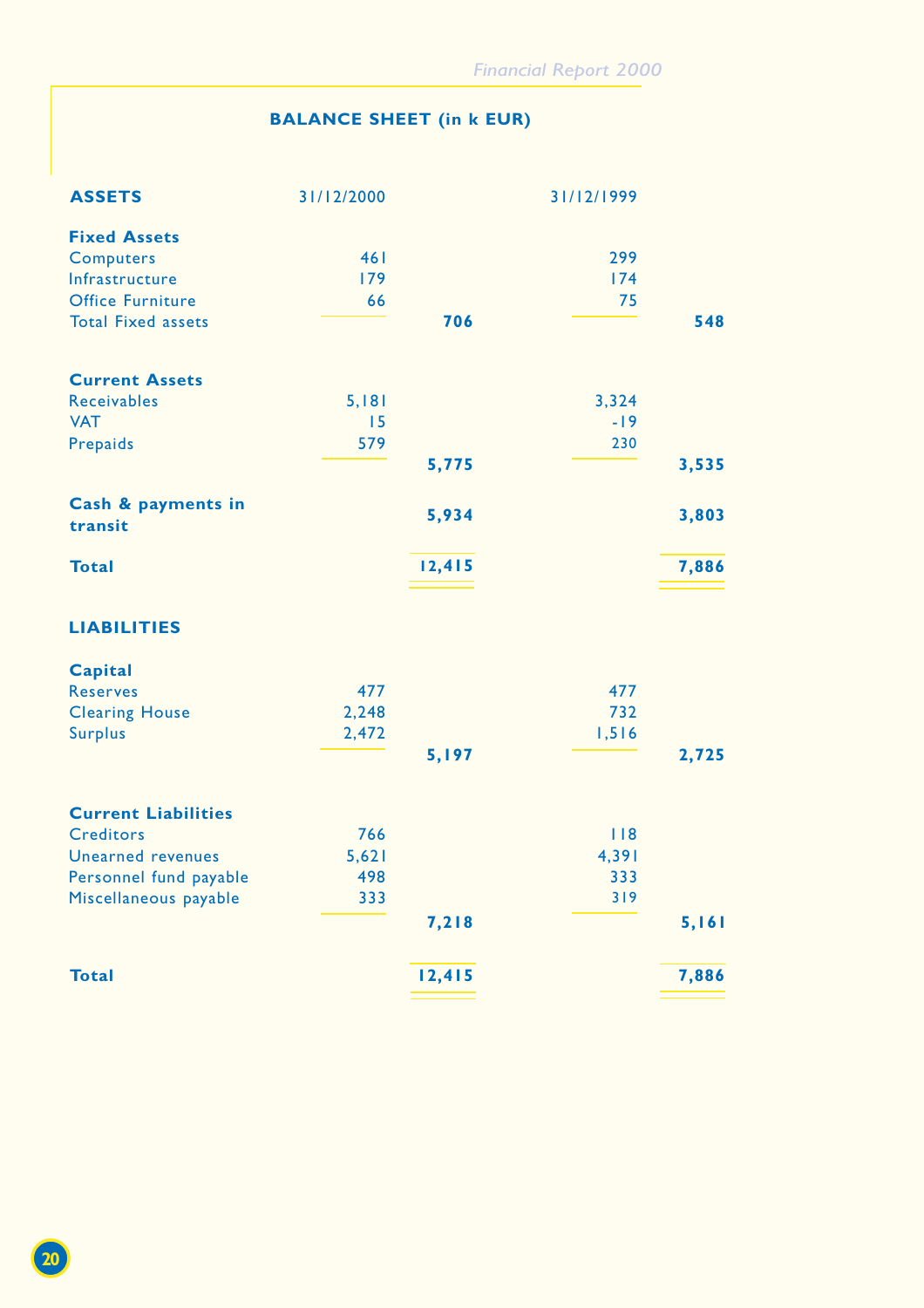### **STATEMENT OF INCOME AND EXPENDITURES (in k EUR)**

|                                     | 2000      |        | 1999               |       |
|-------------------------------------|-----------|--------|--------------------|-------|
| <b>INCOME</b>                       |           |        |                    |       |
| <b>Fees</b>                         | 7,982     |        | 5,718              |       |
| Other Income                        | 233       |        | 122                |       |
| <b>Total Income</b>                 |           | 8,215  |                    | 5,840 |
| <b>EXPENDITURES</b>                 |           |        |                    |       |
| <b>Operating expenses</b>           | 5,149     |        | 3,650              |       |
| <b>Depreciation expense</b>         | 503       |        | 343                |       |
| <b>Total Expenses</b>               |           | 5,652  |                    | 3,993 |
| <b>Surplus before</b>               |           | 2,563  |                    | 1,847 |
| miscellaneous costs                 |           |        |                    |       |
|                                     |           |        |                    |       |
| <b>Miscellaneous costs</b>          |           |        |                    |       |
| Doubtful debts<br>Personnel fund    | 50<br>165 |        | $\mathbf 0$<br>332 |       |
| <b>Total miscellaneous</b>          |           |        |                    |       |
| costs                               |           | 215    |                    | 332   |
|                                     |           |        |                    |       |
| <b>Financial expenses</b>           |           |        |                    |       |
| <b>Banking expenses</b>             | 16        |        | 25                 |       |
| <b>Bank interest</b>                | $-158$    |        | $-32$              |       |
| <b>Exchange rate</b><br>differences | 8         |        | $6\phantom{a}$     |       |
| <b>Total financial</b>              |           |        |                    |       |
| expenses                            |           | $-124$ |                    | - 1   |
|                                     |           |        |                    |       |
| <b>NET SURPLUS</b>                  |           | 2,472  |                    | 1,516 |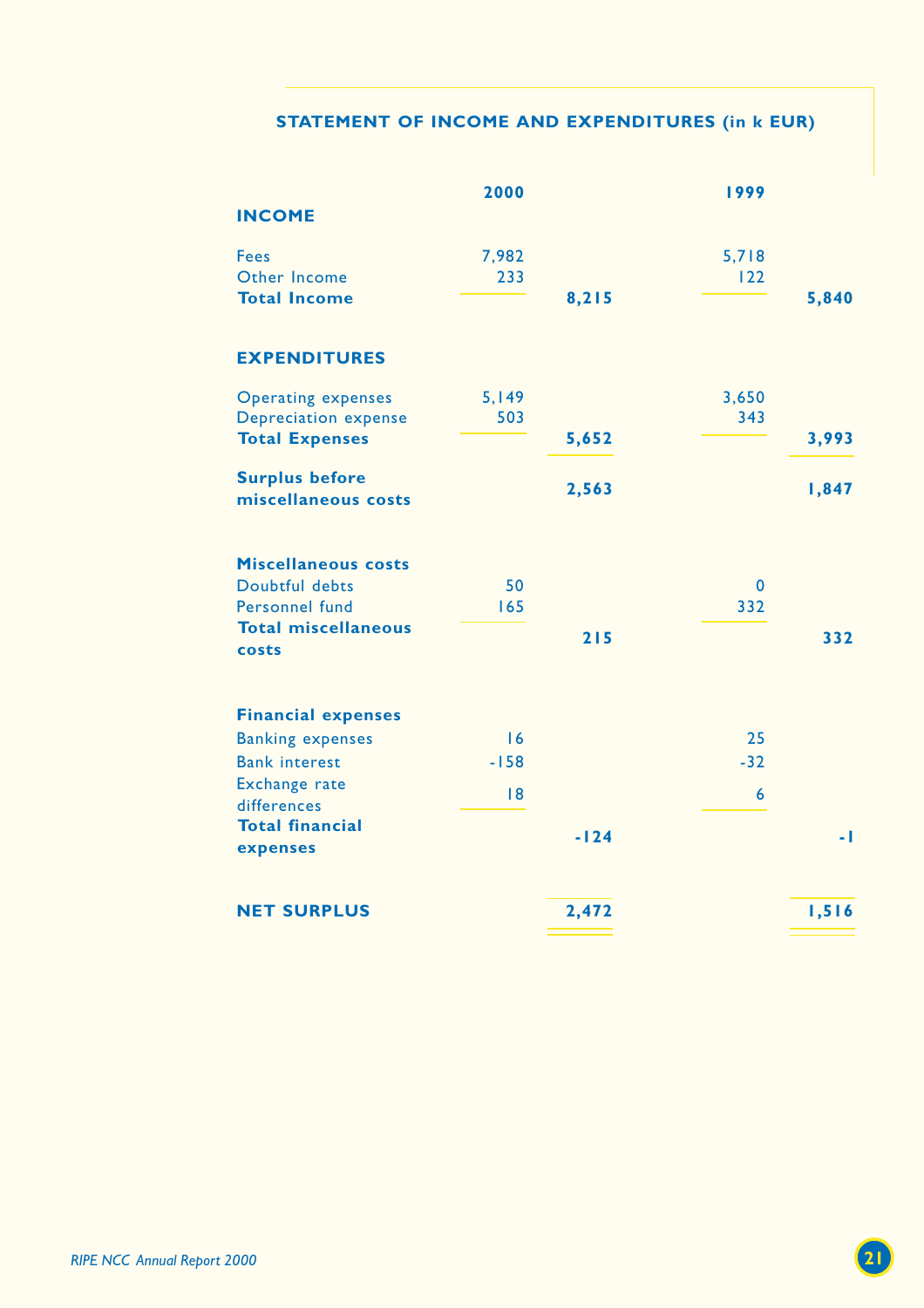#### **Notes to the RIPE NCC Balance Sheet as per 31 December 2000**

#### GENERAL INFORMATION

All amounts are expressed in kEUR and all currencies participating in the European Monetary Union are converted at the official rate as set by the European Central Bank on 31 December 1998. Historic costs have been used throughout unless otherwise stated.

| <b>FIXED ASSETS</b>                        | 31/12/2000 | 31/12/1999 |
|--------------------------------------------|------------|------------|
| <b>Computers</b>                           |            |            |
| <b>Purchase costs</b>                      | 940        | 460        |
| Less: depreciation                         | $-479$     | $-161$     |
| Book value 31-12                           | 461        | 299        |
| Infrastructure                             |            |            |
| Purchase costs                             | 802        | 633        |
| Less: depreciation                         | $-623$     | $-459$     |
| Book value 31-12                           | 179        | 174        |
| <b>Office Furniture &amp;</b>              |            |            |
| <b>Equipment</b>                           |            |            |
| <b>Purchase costs</b>                      | 112        | 99         |
| Less: depreciation                         | $-46$      | $-24$      |
| Book value 31-12                           | 66         | 75         |
| <b>Total Fixed Assets at</b><br>book value | 706        | 548        |

Assets are valued at historical costs and are depreciated on a straight-line basis, starting in the month after acquisition. Computers are written off in two years, infrastructure is written off in three years and office furniture and equipment in five years. All items under EUR 1,000 are expensed. Because the computers are written off in two years instead of three years, the depreciation increases by an extra EUR 16,950.

| <b>CURRENT ASSETS</b>                         | 31/12/2000 | 31/12/1999 |
|-----------------------------------------------|------------|------------|
| <b>Receivables</b><br>Receivables 31 December | 5,201      | 3.374      |
| Less: Bad debts/Credit<br>notes               | $-20$      | $-50$      |
|                                               | 5,181      | 3,324      |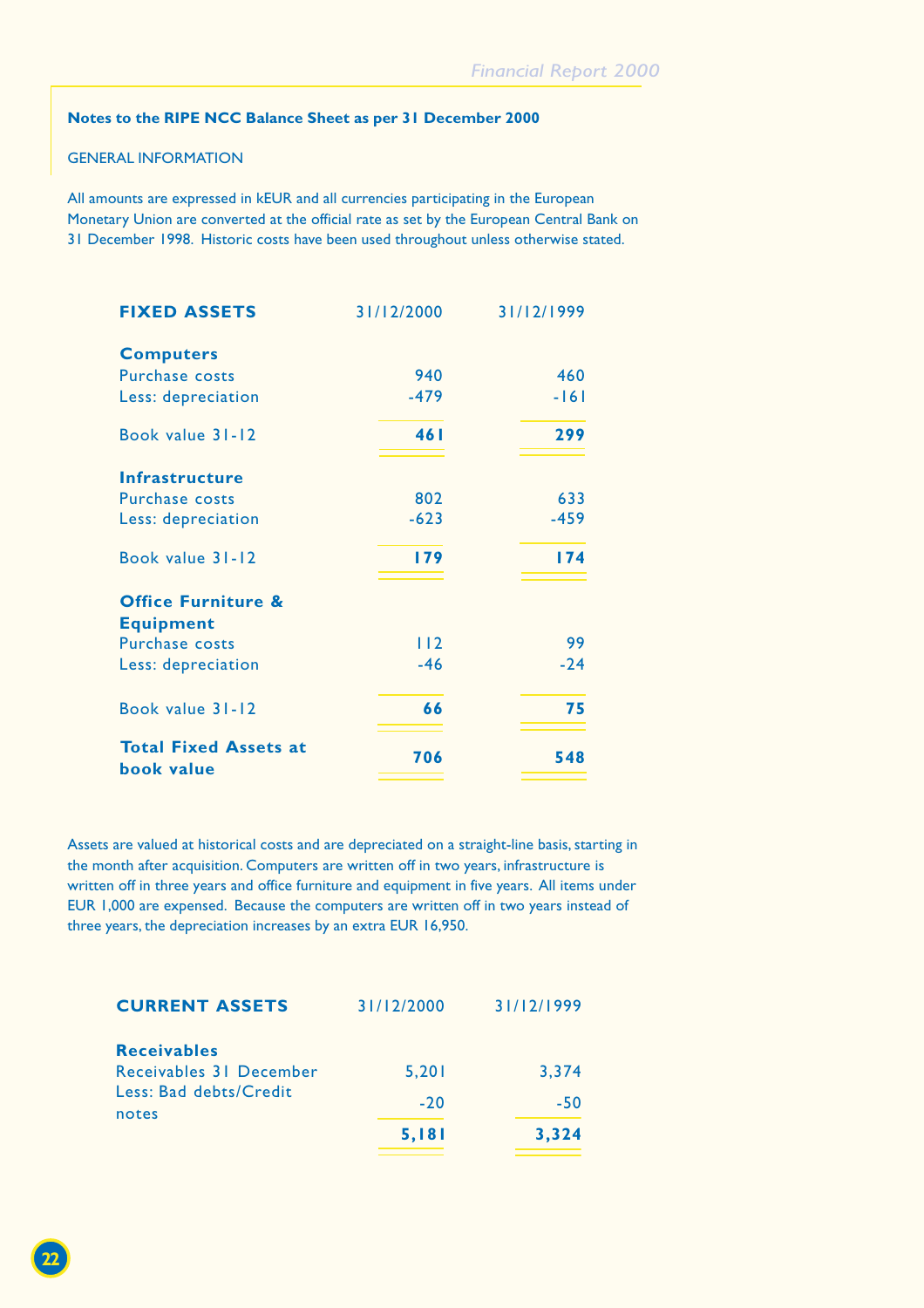| <b>Prepaids</b>                  | 579        | 230        |
|----------------------------------|------------|------------|
| Prepaid pensions & health        | 23 I       | 177        |
| Prepaid rent & other<br>expenses | 348        | 53         |
|                                  | 31/12/2000 | 31/12/1999 |

#### **CAPITAL**

The reserves are accumulated surpluses of previous years until 1998. They are not earmarked for any specific purpose.

The surpluses of both 1998 and 1999 have been allocated to the Clearing House by a decision of the Executive Board. This amount may be redistributed to the members if so decided by the Executive Board. The tax ruling between the RIPE NCC and the Dutch tax authorities allows the RIPE NCC to accumulate up to a maximum of three times the members' annual contributions in the Clearing House account. The first year of operation of the Clearing House was 1998.

#### CURRENT LIABILITIES

#### **Unearned revenues**

The unearned revenues consists of invoices sent in the calendar year but pertaining to the following accounting year. These will be recognised as income during the next accounting year.

#### **Personnel Fund**

The Personnel Fund expense was calculated using the number of people with employment contracts of indeterminate time working at the RIPE NCC as at 31 December 2000. The amount includes allowances for vacation pay, the pension and year end payment as well as the employer's part of the social premiums payable. The 2000 contribution to the fund was EUR 165,220.

| Miscellaneous payables          | 31/12/2000 | 31/12/1999 |
|---------------------------------|------------|------------|
| Accruals<br>Accrued vacation    | 188<br>98  | 165<br>79  |
| Wage taxes & social<br>premiums | 47         | 75         |
|                                 | 333        | 319        |